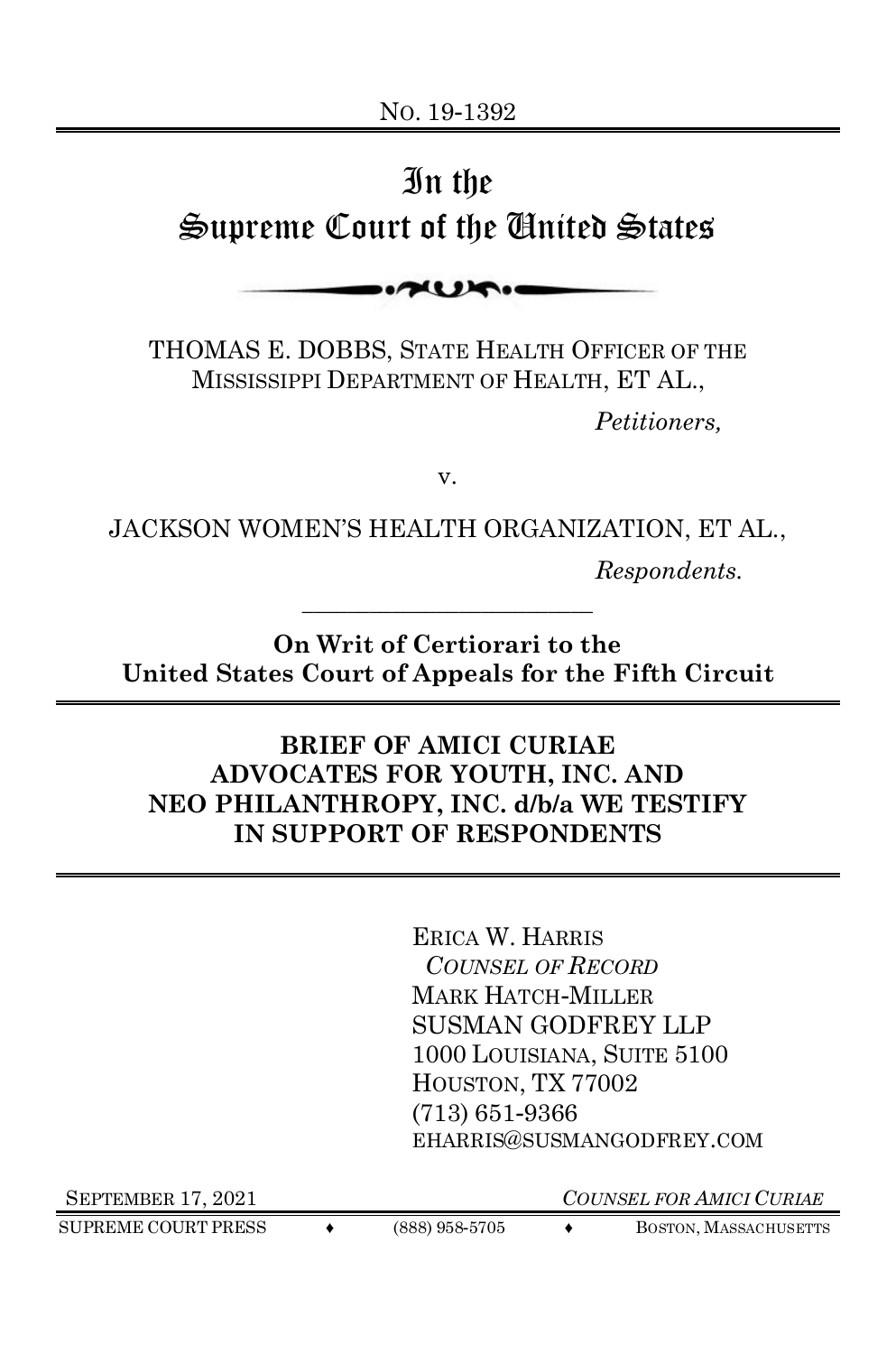# **TABLE OF CONTENTS**

|              | INTEREST OF THE AMICI CURIAE 1                                                                                                                                    |
|--------------|-------------------------------------------------------------------------------------------------------------------------------------------------------------------|
|              |                                                                                                                                                                   |
|              |                                                                                                                                                                   |
| L.           | RELIANCE IS A KEY STARE DECISIS FACTOR<br>FAVORING UPHOLDING THE CONSTITUTIONAL                                                                                   |
|              | II. AMERICANS HAVE RELIED ON ABORTION<br><b>AVAILABILITY TO "DEFINE THEIR VIEWS OF</b><br>THEMSELVES" AND "ORDER THEIR LIVING"  6                                 |
|              | A. Americans Have Relied on the Avail-<br>ability of Abortion to Define Themselves<br>as Autonomous Individuals Who Cannot<br>Be Forced to Bear Children They Did |
| $B_{\cdot}$  | Americans Have Relied on the Avail-<br>ability of Abortion to Define Themselves<br>as Individuals Who Have Control Over                                           |
|              | III. AMERICANS HAVE RELIED ON ABORTION<br><b>AVAILABILITY TO DEFINE "THEIR PLACES IN</b>                                                                          |
| $\mathbf{A}$ | Americans Have Relied on the Avail-<br>ability of Abortion to Define Their Own                                                                                    |
| $B_{\cdot}$  | Americans Have Relied on the Avail-<br>ability of Abortion to Escape Abusive                                                                                      |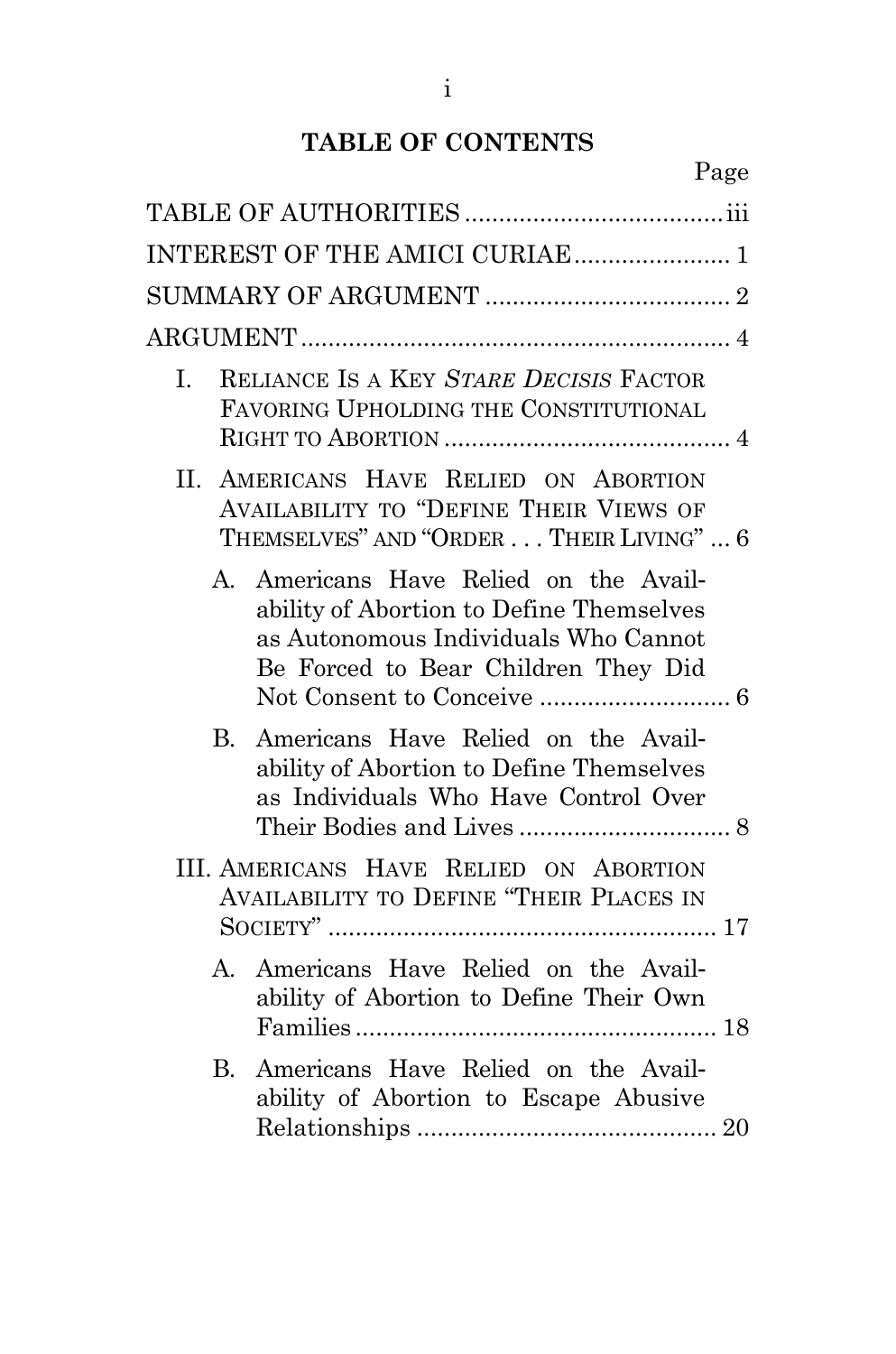# **TABLE OF CONTENTS – Continued**

Page

|              | C. Americans Have Relied on the Avail-<br>ability of Abortion to Define Their Places                                    |  |
|--------------|-------------------------------------------------------------------------------------------------------------------------|--|
|              | D. Americans Have Relied on the Avail-<br>ability of Abortion to Avoid Going on                                         |  |
|              | IV. AMERICANS HAVE RELIED ON ABORTION<br>AVAILABILITY TO "PARTICIPATE EQUALLY IN<br>THE ECONOMIC AND SOCIAL LIFE OF THE |  |
|              | A. Americans Have Relied on the Avail-<br>ability of Abortion to Access Education 24                                    |  |
| $\mathbf{B}$ | Americans Have Relied on the Avail-<br>ability of Abortion to Make Decisions<br>When Faced with Unintended Teenage      |  |
|              | C. Women Have Relied on the Availability<br>of Abortion to Participate Fully in Their                                   |  |
|              |                                                                                                                         |  |
|              | APPENDIX. Individual Signatories to the Brief<br>of Amici Curiae                                                        |  |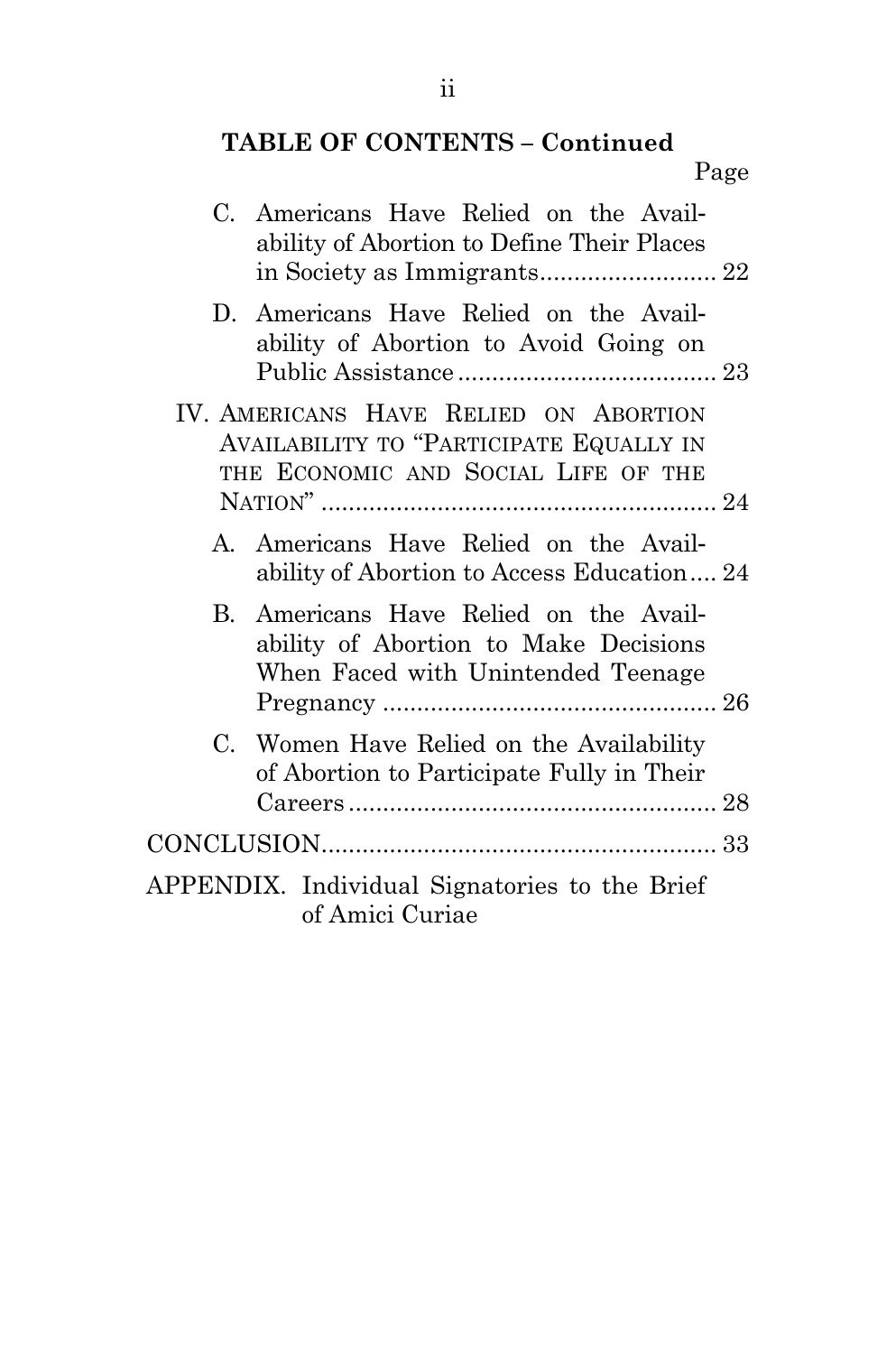# **TABLE OF AUTHORITIES**

## Page

## <span id="page-3-0"></span>**CASES**

| Allied-Signal, Inc. v. Director,           |  |
|--------------------------------------------|--|
| Arizona v. Gant,                           |  |
| Cruzan v. Director, Missouri Department of |  |
| Dickerson v. United States,                |  |
| Griswold v. Connecticut,                   |  |
| Planned Parenthood of Southeastern Pa. v.  |  |
| Rochin v. California,                      |  |
| Roe v. Wade,                               |  |
| Union Pacific Ry. Co. v. Botsford,         |  |
|                                            |  |

# **JUDICIAL RULES**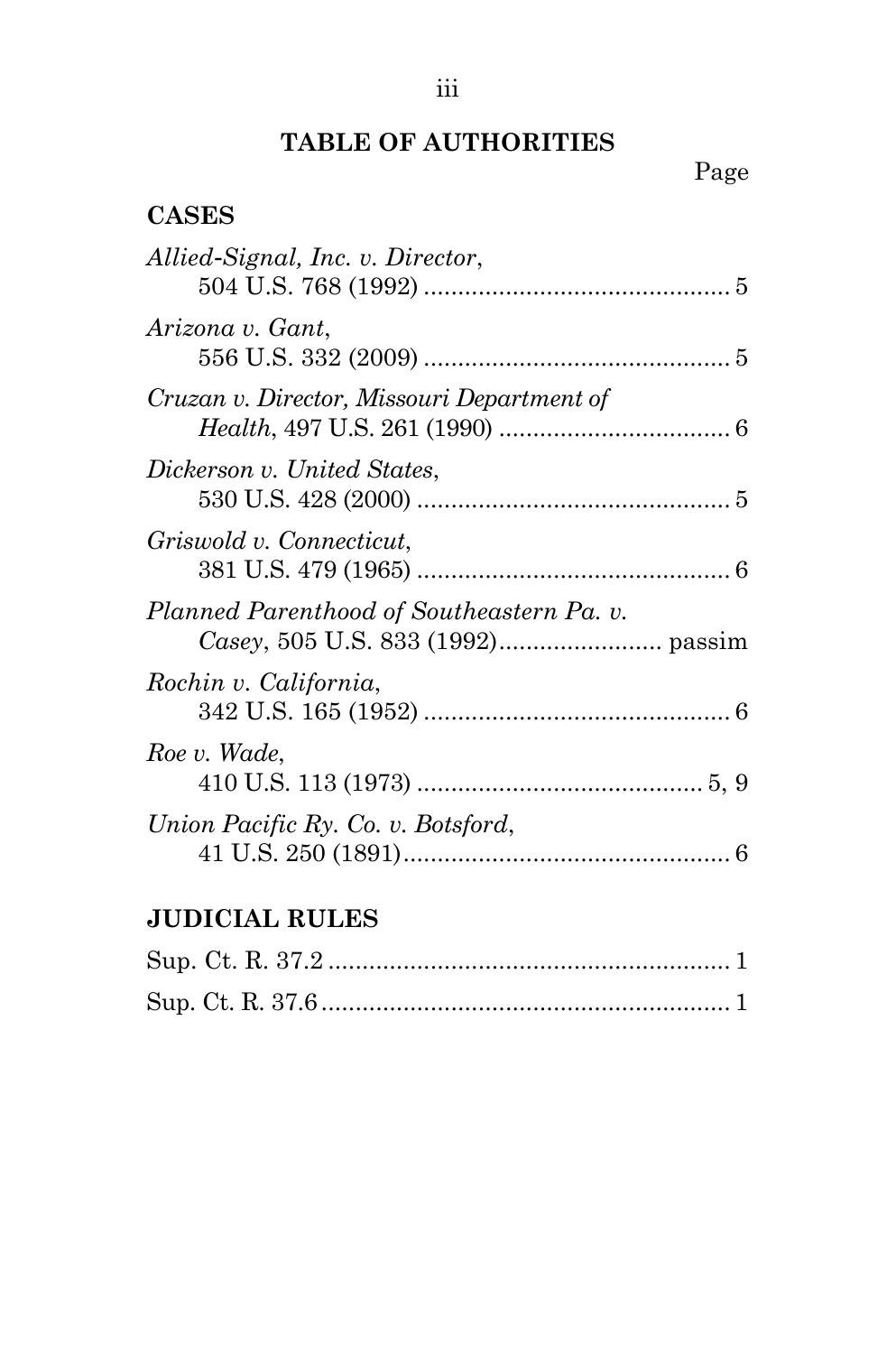#### **TABLE OF AUTHORITIES – Continued** Page

## **OTHER AUTHORITIES**

Guttmacher Inst.,

*Fact Sheet: Induced Abortion in the United States* (2019), https://www. guttmacher.org/sites/default/files/ factsheet/fb\_induced\_abortion.pdf...................... 4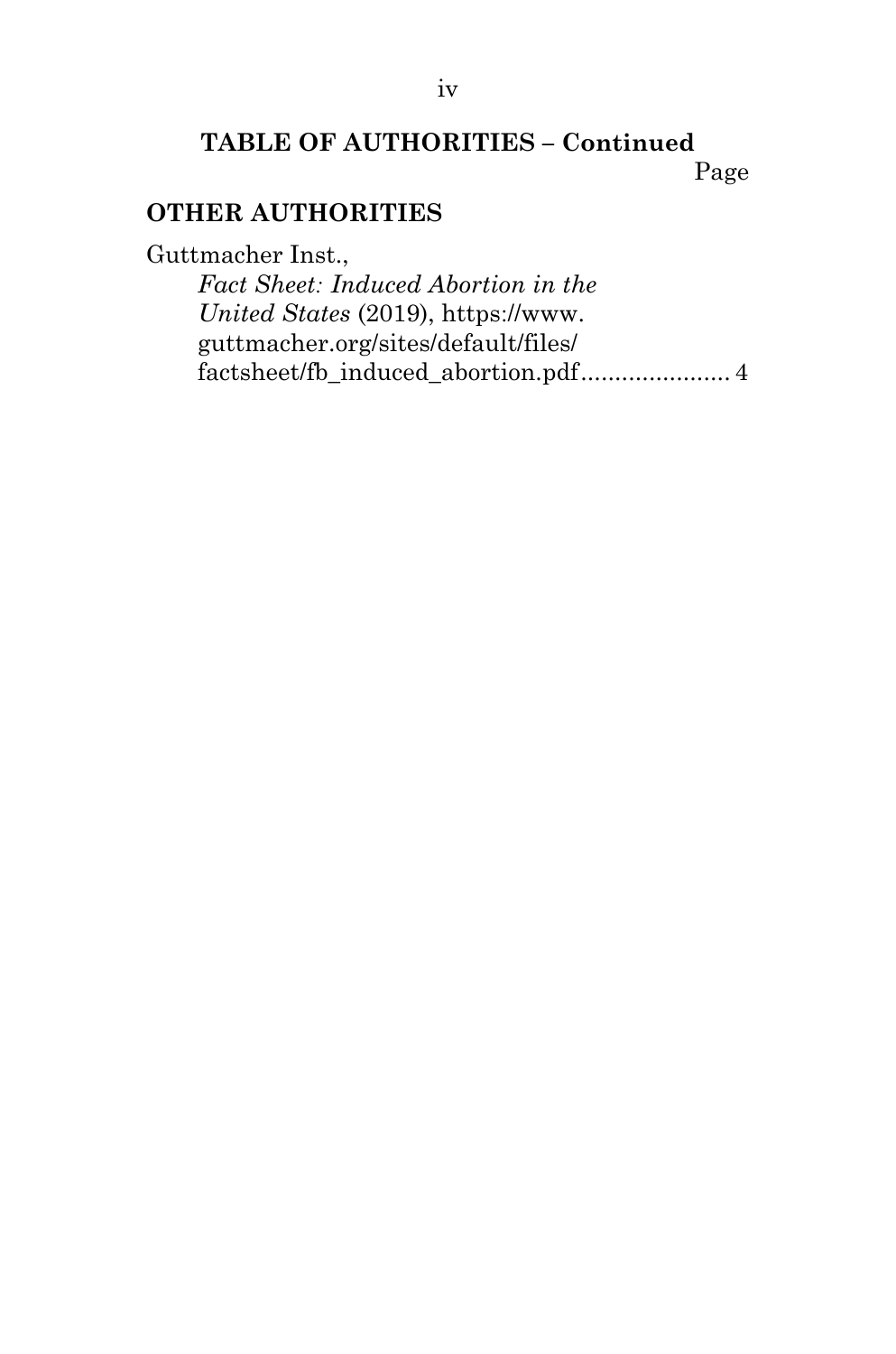

#### **INTEREST OF THE AMICI CURIAE1**

<span id="page-5-0"></span>Advocates for Youth ("Advocates") partners with young people and adult allies to champion youth rights to bodily autonomy and to build power to transform policies, programs, and systems to secure sexual health and equity for all youth. For over 40 years, Advocates has worked to afford young people honest, affirming, inclusive sex education; access to confidential universal sexual health services; and the economic, educational, and social power to exercise their bodily autonomy and make informed decisions regarding their health and well-being. Advocates' "Abortion Out Loud" program harnesses the power of storytelling, grassroots organizing, leadership development, and policy advocacy to end abortion stigma and strengthen support for young people's access to abortion.

NEO Philanthropy, Inc., d/b/a We Testify ("We Testify") is dedicated to the leadership and representation of people who have abortions, increasing the spectrum of abortion storytellers in the public sphere, and shifting the media's understanding of the context and complexity of accessing abortion care. We Testify enables abortion storytellers to elevate their voices and expertise—particularly storytellers of color, those from rural and conservative communities, those who are queer-identified, those with varying abilities and

<sup>1</sup> Pursuant to Sup. Ct. R. 37.6, Amici certify that no counsel for a party authored this brief in whole or in part, and that no person or entity, other than Amici or their counsel, has made a monetary contribution to its preparation or submission. All parties have entered a blanket consent to amicus filers, per Sup. Ct. R. 37.2.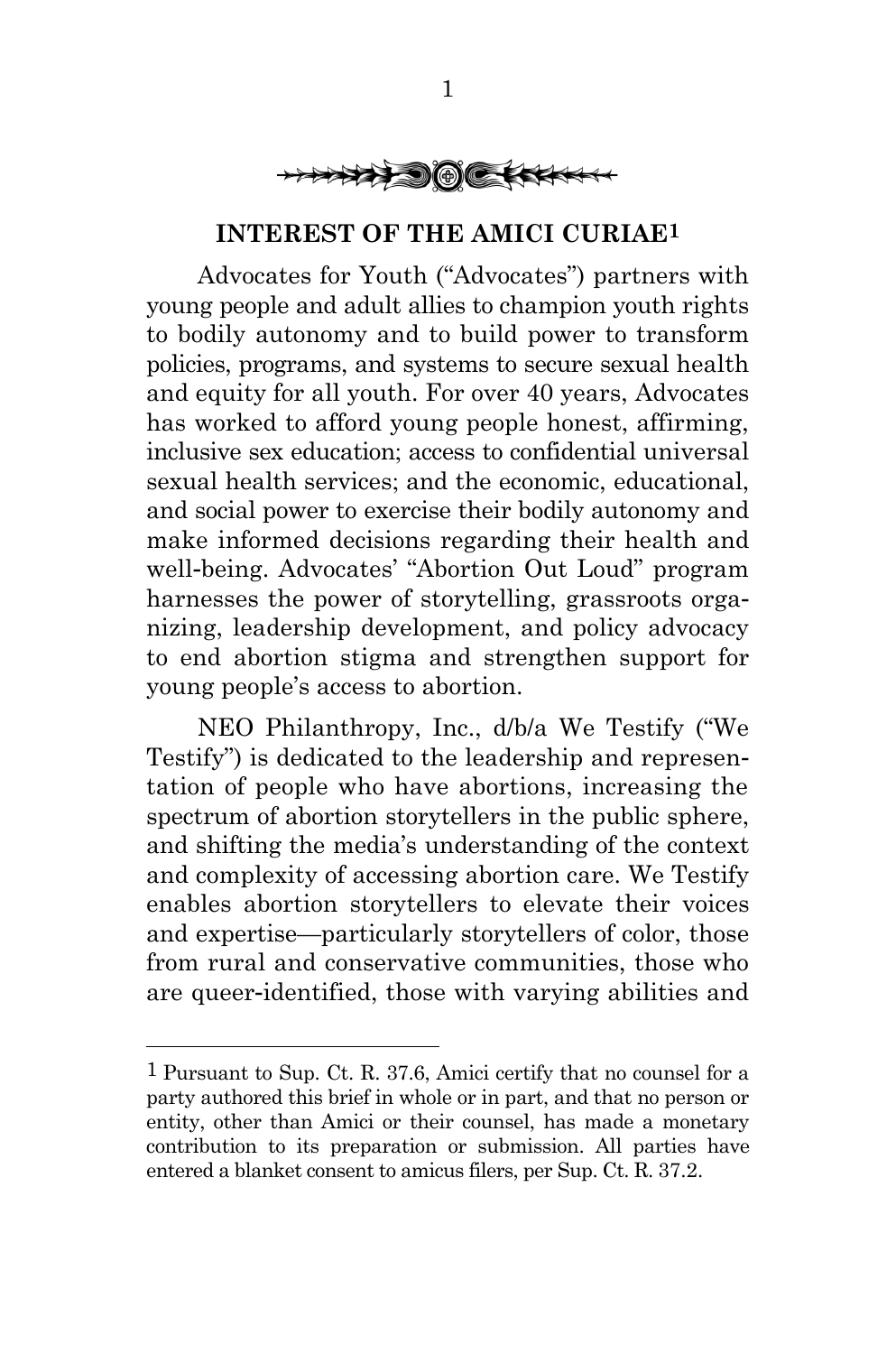citizenship statuses, and those who needed support when navigating barriers while accessing abortion care.

Advocates and We Testify have documented2 the abortion experiences of hundreds of women,3 trans and nonbinary people, and some men to give a voice to those who have relied upon the availability of abortion in America. These stories reveal the varied nature of real-life abortion experiences and the myriad factors that inform abortion decisions. Advocates and We Testify file this brief, which includes some of these stories, to help illuminate the facts and to contextualize the critical role of access to abortion.



#### **SUMMARY OF ARGUMENT**

<span id="page-6-0"></span>Vast segments of American society have relied on this Court's prior rulings guaranteeing abortion availability to "define their view of themselves," to "define . . . their places in society," to "participate equally in the economic and social life of the nation," and to "order[] their . . . living." *Planned Parenthood of Southeastern Pa. v. Casey*, 505 U.S. 833, 856 (1992).4

<sup>2</sup> Each story shared in this brief has been attested to under penalty of perjury by the storyteller, and each such storyteller has given authorization to Amici to publish the stories here. Stories have been edited for length and spelling.

<sup>3</sup> References to "women" in this brief may include certain trans and non-binary persons who have had abortions.

<sup>4</sup> Unless otherwise indicated, all citations to *Casey* are to the plurality opinion of Justices O'Connor, Kennedy, and Souter.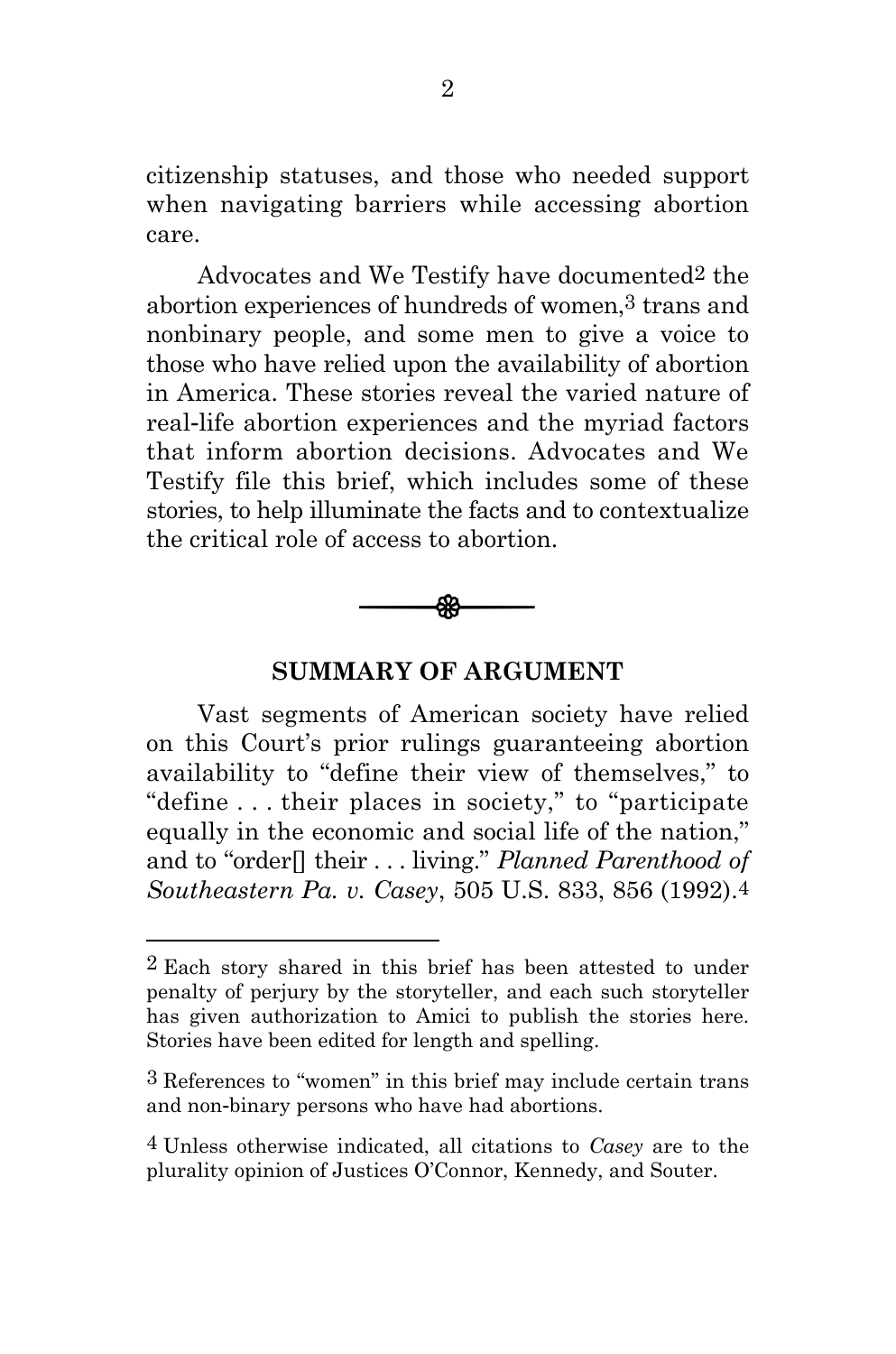A reversal of this Court's prior precedents to uphold Mississippi's fifteen-week abortion ban will work special hardships on Americans who have relied on the availability of abortion.

For nearly fifty years, Americans have relied on the guarantee of abortion availability to realize their Constitutional rights to liberty and bodily integrity. Under this Court's prior rulings, women cannot be forced to bring to term pregnancies against their will. Americans have relied on the guarantee of abortion availability to define themselves as autonomous individuals who have control over their bodies and reproductive lives.

Americans have relied on the guarantee of abortion availability under a wide range of circumstances. Some have relied on the guarantee of abortion rights to protect their own lives and their own health. Others have relied on the guarantee of abortion availability to determine whether and when they want to be parents, and how they want to be parents to the children they already have. Many have relied on abortion availability when contraception fails, and some have relied on the availability of abortion to order their lives when their immigration status might mean separation from their children.

American women have particularly relied on this Court's guarantee of abortion availability to "participate equally in the economic and social life of the nation" (*id*.), relying on the right to abortion to ensure access to education, to ensure the ability to escape abusive relationships, to break the cycle of unintended teenage pregnancy, and to fully participate in their careers.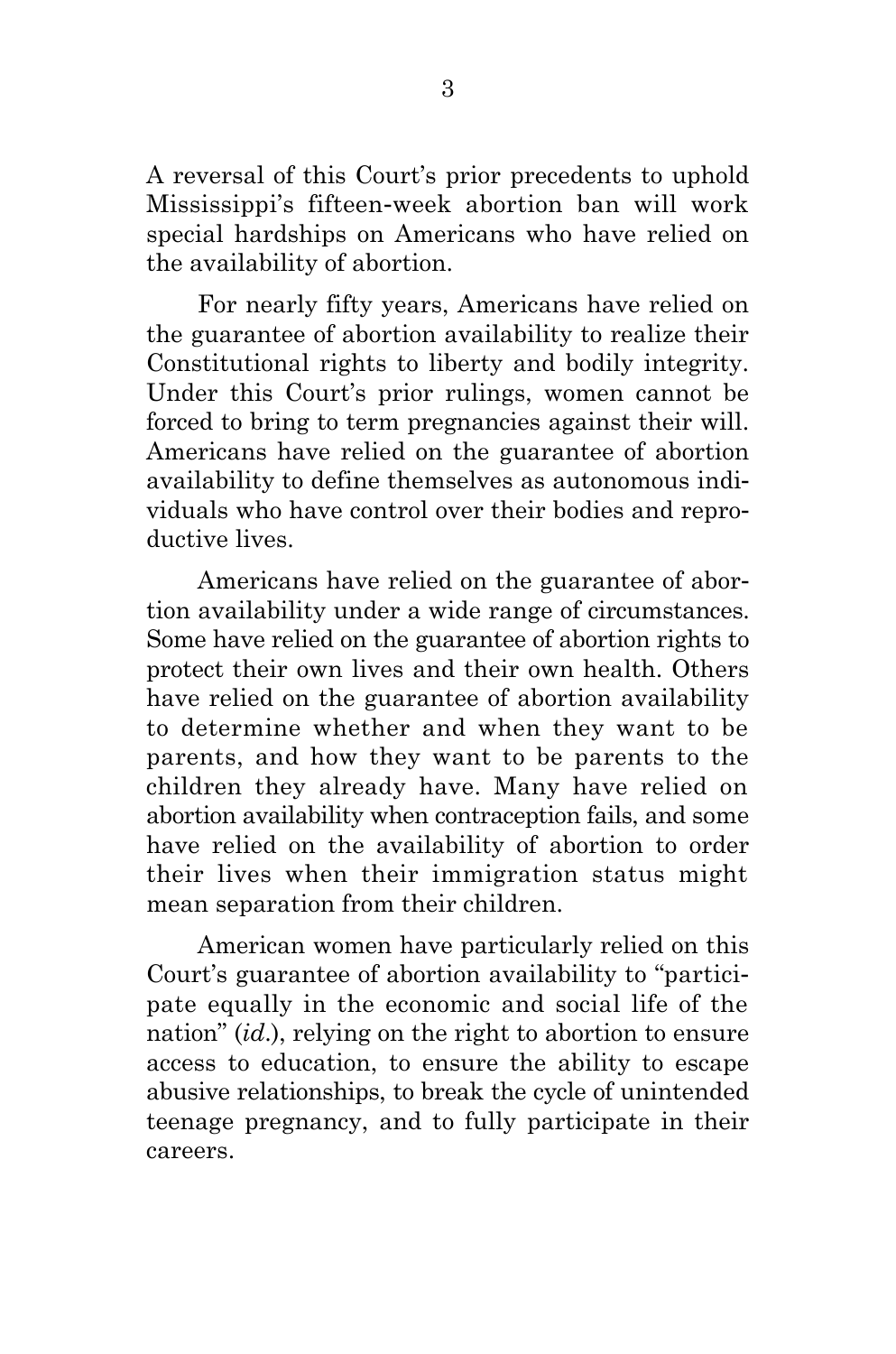The people who come forward to tell their stories in this brief are just a few examples of the estimated one in four women5 and countless men who have relied on the availability of abortion protected under this Court's prior precedents. They are joined by thousands of others who have had abortions and sign their names in support of this brief. *See* Appendix below. The Court should not depart from the abortion precedents on which so many Americans have fundamentally relied to order their lives for decades.

Amici implore the Court to respect the societal reliance reflected by the abortion stories set forth in this brief, reject Mississippi's fifteen-week ban, and uphold its prior precedents ensuring the availability of abortion.



#### **ARGUMENT**

#### <span id="page-8-1"></span><span id="page-8-0"></span>**I. RELIANCE IS A KEY** *STARE DECISIS* **FACTOR FAVORING UPHOLDING THE CONSTITUTIONAL RIGHT TO ABORTION.**

*Stare decisis* requires this Court to weigh several factors when it considers departing from established precedents, including "whether the rule is subject to a kind of reliance that would lend a special hardship to the consequences of overruling and add inequity to the cost of repudiation." *Casey*, 505 US at 855. "[R]eliance interests are of particular relevance because

<sup>5</sup> Guttmacher Inst., *Fact Sheet: Induced Abortion in the United States* 1 (2019), https://www.guttmacher.org/sites/default/files/fact sheet/fb\_induced\_abortion.pdf (Fact Sheet).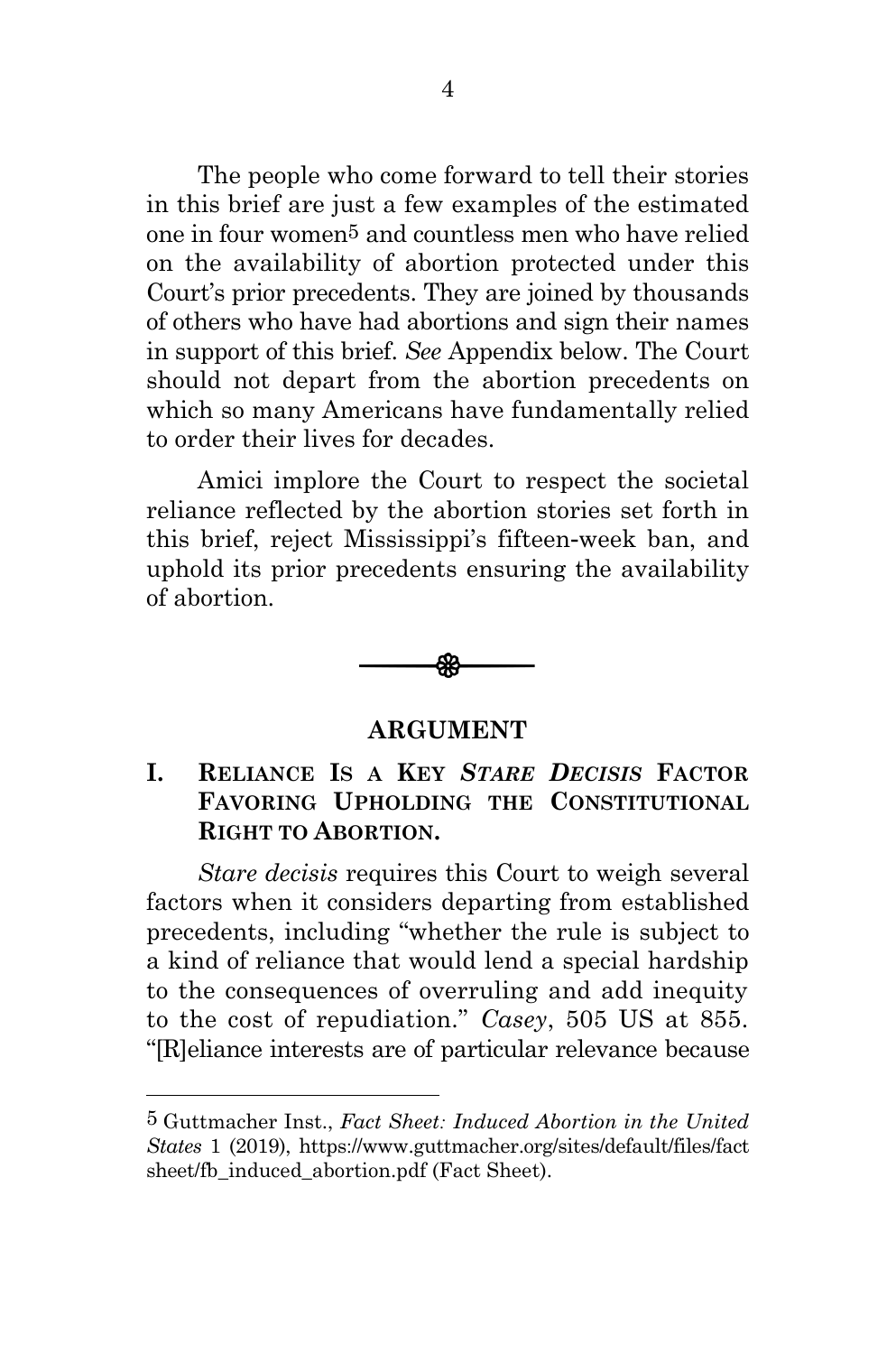adherence to precedent promotes stability, predictability, and respect for judicial authority." *Allied-Signal, Inc. v. Director*, 504 U.S. 768, 783 (1992) (quotation marks, alterations omitted). *Casey* states:

For two decades of economic and social developments, people have organized intimate relationships and made choices that define their views of themselves and their places in society, in reliance on the availability of abortion in the event that contraception should fail. The ability of women to participate equally in the economic and social life of the Nation has been facilitated by their ability to control their reproductive lives. The Constitution serves human values, and while the effect of reliance on *Roe* cannot be exactly measured, neither can the certain cost of overruling *Roe* for people who have ordered their thinking and living around that case be dismissed.

*Casey*, 505 U.S. at 856 (citation omitted); *cf. Dickerson v. United States*, 530 U.S. 428, 443 (2000) (holding that "*Miranda* has become embedded in routine police practice to the point where the warnings have become part of our national culture"); *Arizona v. Gant*, 556 U.S. 332, 350 (2009) (clarifying that *Dickinson* "was referring not to police reliance on a rule requiring them to provide warnings but to the broader societal reliance on that individual right").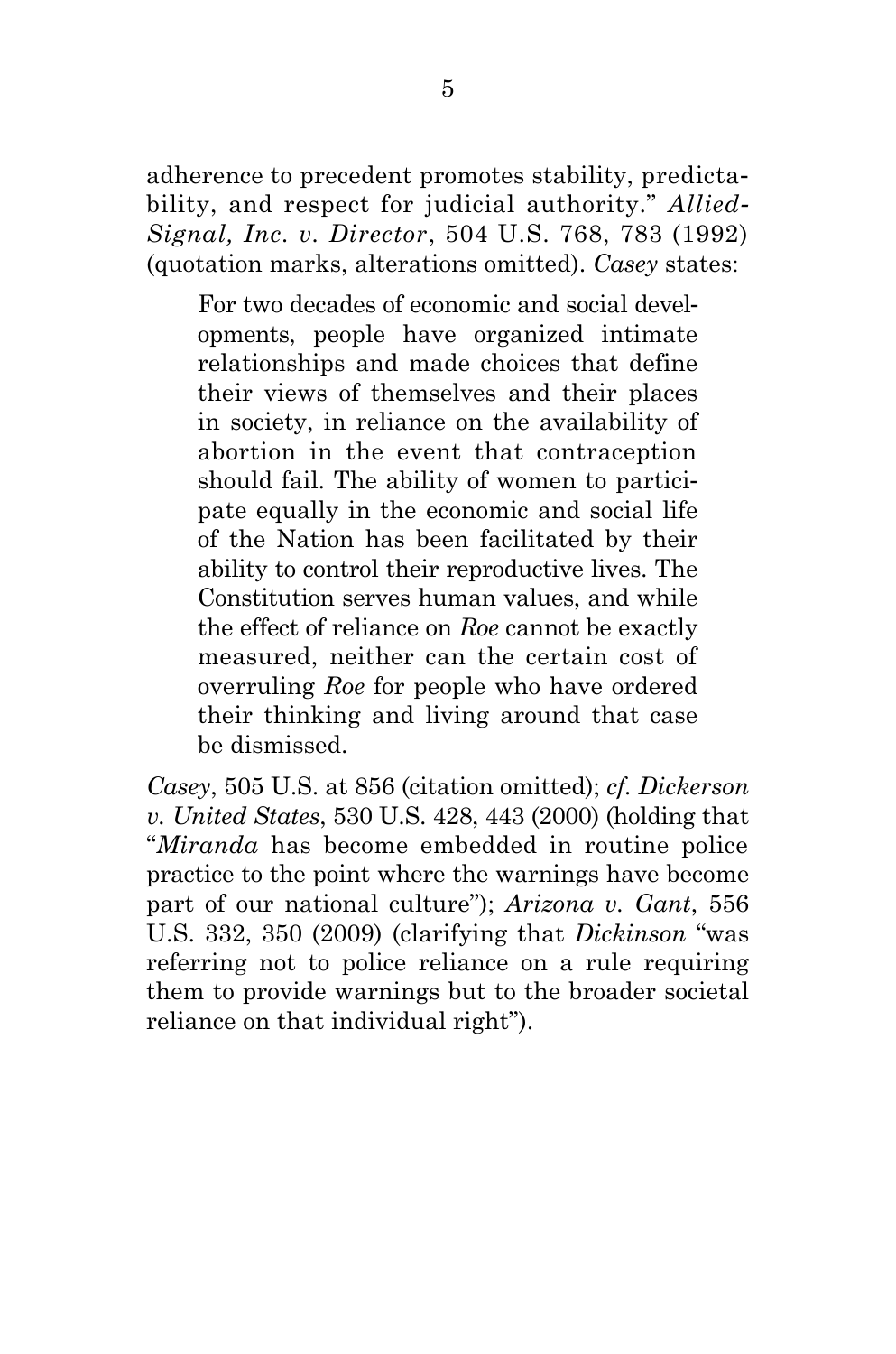#### <span id="page-10-0"></span>**II. AMERICANS HAVE RELIED ON ABORTION AVAILABILITY TO "DEFINE THEIR VIEWS OF THEMSELVES" AND "ORDER . . . THEIR LIVING".**

<span id="page-10-1"></span>**A. Americans Have Relied on the Availability of Abortion to Define Themselves as Autonomous Individuals Who Cannot Be Forced to Bear Children They Did Not Consent to Conceive.**

This Court has long held that individuals have a fundamental Constitutional liberty interest in their bodily integrity. *See*, *e.g.*, *Cruzan v. Director, Missouri Department of Health*, 497 U.S. 261, 280 (1990) (assuming "a constitutionally protected right to refuse lifesaving hydration and nutrition."); *Griswold v. Connecticut*, 381 U.S. 479, 485 (1965) (finding a Constitutional right to make one's own decisions regarding birth control); *Rochin v. California*, 342 U.S. 165, 173 (1952) (finding a Constitutional right to be free from forcible stomach pumping); *Union Pacific Ry. Co. v. Botsford*, 41 U.S. 250, 251 (1891) (finding a Constitutional right to be free from an unwanted surgical procedure).

Americans who have been impregnated against their wills have relied on the availability of abortion to ensure their bodily integrity. An example is Megan Pietruska, who related her experience as follows:

I was sexually assaulted after a night of drinking. I came back to the US pregnant, with no money in my bank account from spending my savings on a once-in-a-lifetime opportunity to study in a foreign country, and a tremendous determination not to raise a child by myself my senior year of college.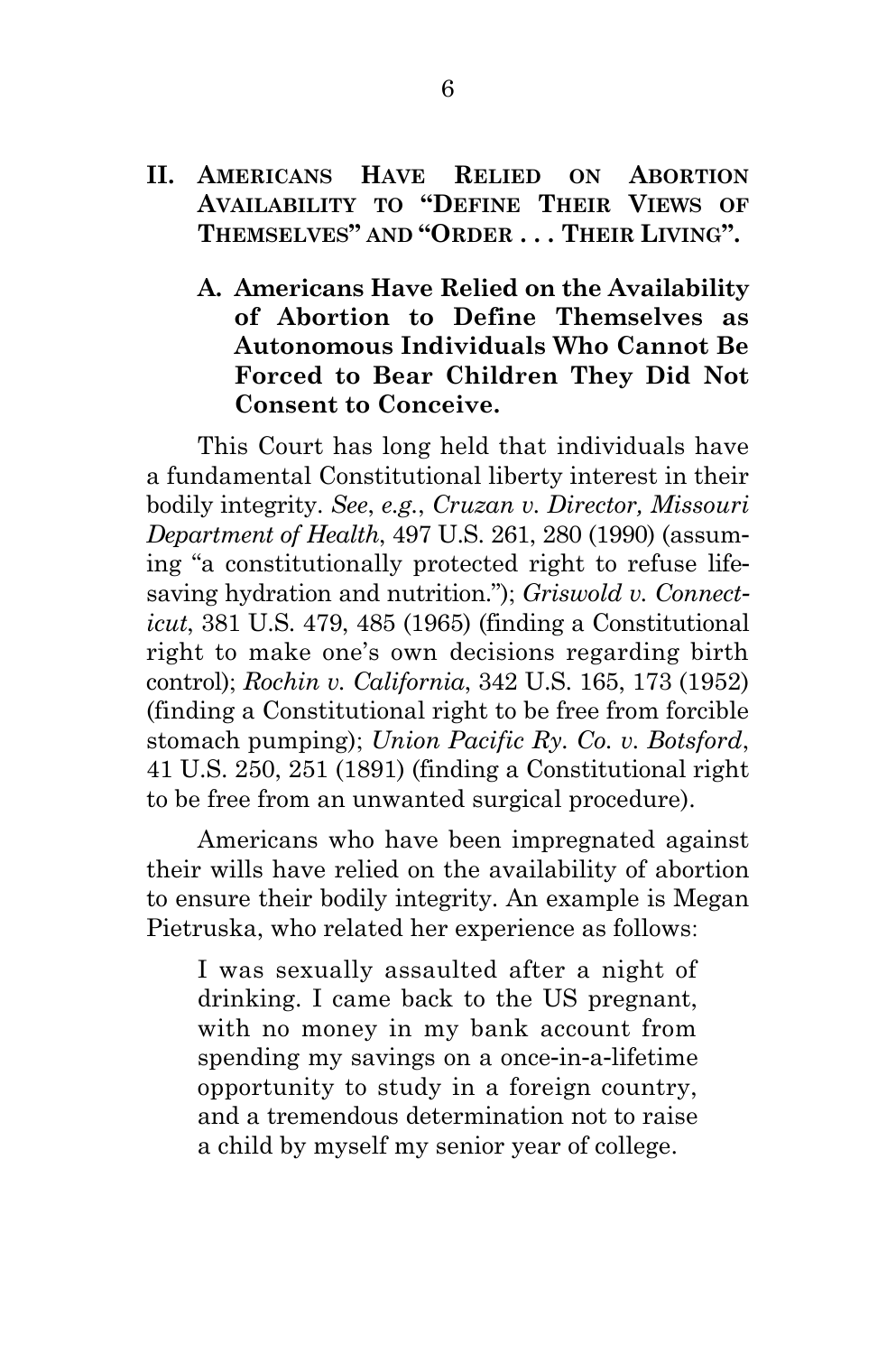. . . I was able to get an appointment soon enough to still get a medication abortion, meaning I could take the pills from my own apartment, with a friend at my side to keep my company through the cramps. . . .

Another such story comes from Cazembe Jackson:

I was a junior in college. It was the week before finals, and I was walking home from the library, at probably like one o'clock in the morning. These guys were riding by in a truck and saying that one of their friends had just gotten out of jail and was looking for a good time. I always have been a trans masculine person, so I was dressed in "boy" clothes. The conversation ended up being like, "We need to show you how to be a real woman." I got raped by four men and kind of left there, outside. . . .

I found out I was pregnant. I was on financial aid and basically already hustling trying to graduate, and did not want to be pregnant, did not want to have a kid. I was very suicidal and depressed. I stopped school for a little bit and went home. There was a Planned Parenthood around the corner from where I grew up, and I just went there. When I told them the story of what had happened, they set me up with a rape crisis center. . . .

My abortion cost \$300. I was a struggling college student. I ended up having to take out a payday loan, which cost way more than \$300 and took way longer to pay back.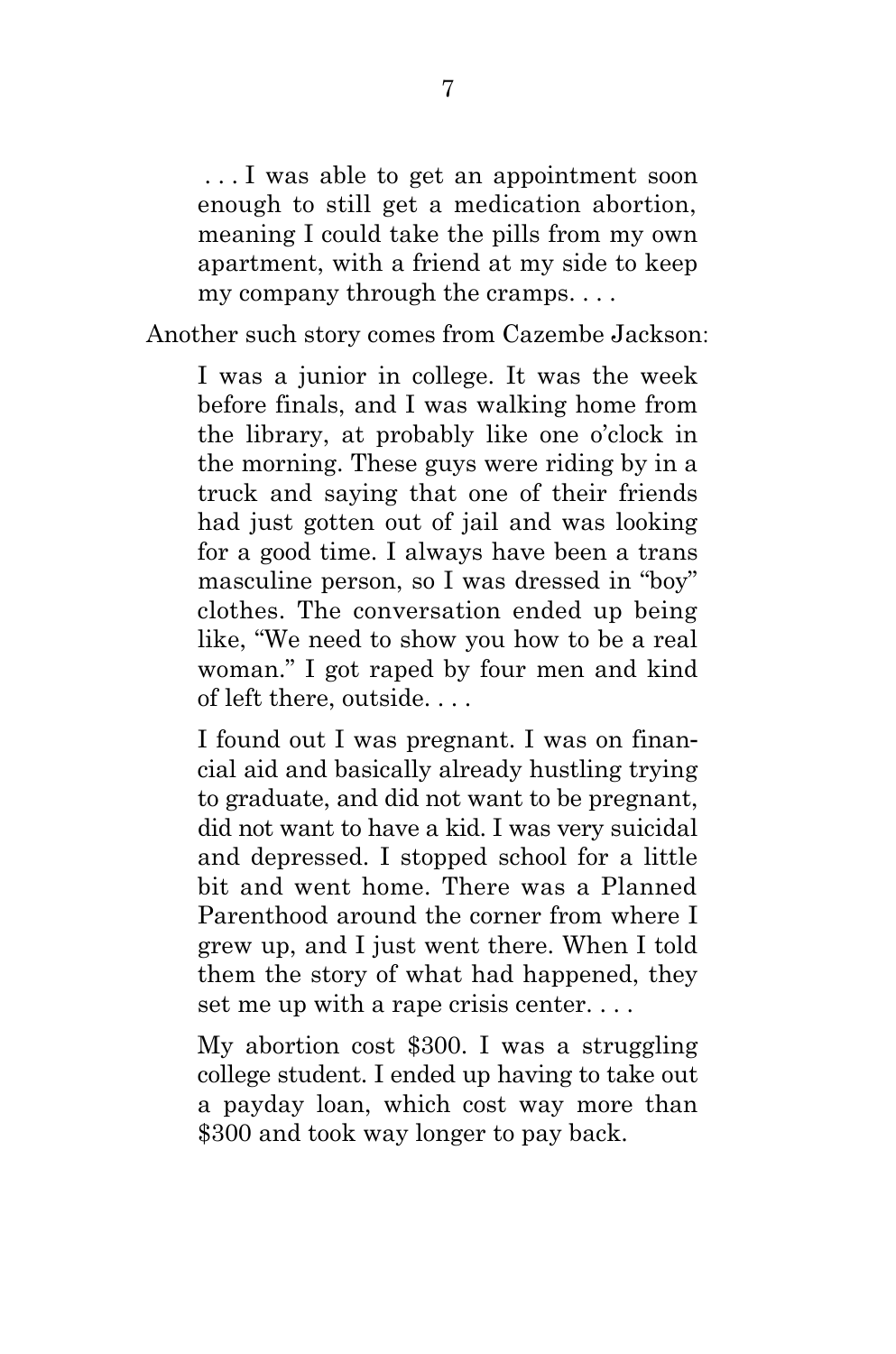<span id="page-12-0"></span>**B. Americans Have Relied on the Availability of Abortion to Define Themselves as Individuals Who Have Control Over Their Bodies and Lives.**

#### **1. Americans Have Relied on Abortion Availability to Protect Their Physical Health.**

Americans have long relied on the right to abortion when medical intervention is necessary to protect the parent's health or life. Tara Schleifer chose abortion to avoid leaving her three-year-old son motherless:

After facing a nine-year grueling, exhausting, expensive repeating cycle of 23 hope and devastation due to unexplained infertility, I found myself pregnant, the old fashioned way. What an exciting surprise! My son, who was 3 at the time, would finally have a much-loved sibling. My dream of a family was finally coming true. My dream turned into my absolute worst nightmare . . . I learned how much the pregnancy itself was endangering my life. . . . Leaving my son motherless and my husband a grieving widow and single dad was not an option I was willing to entertain. I felt strongly my obligations to people already living and breathing trumped the rights of a very ill fetus. I know intimately the continuous grief that accompanies intellectual impairments and chronic illnesses from caring for my mother. That grief ripples through families and generations. I could not continue the cycle in good conscience.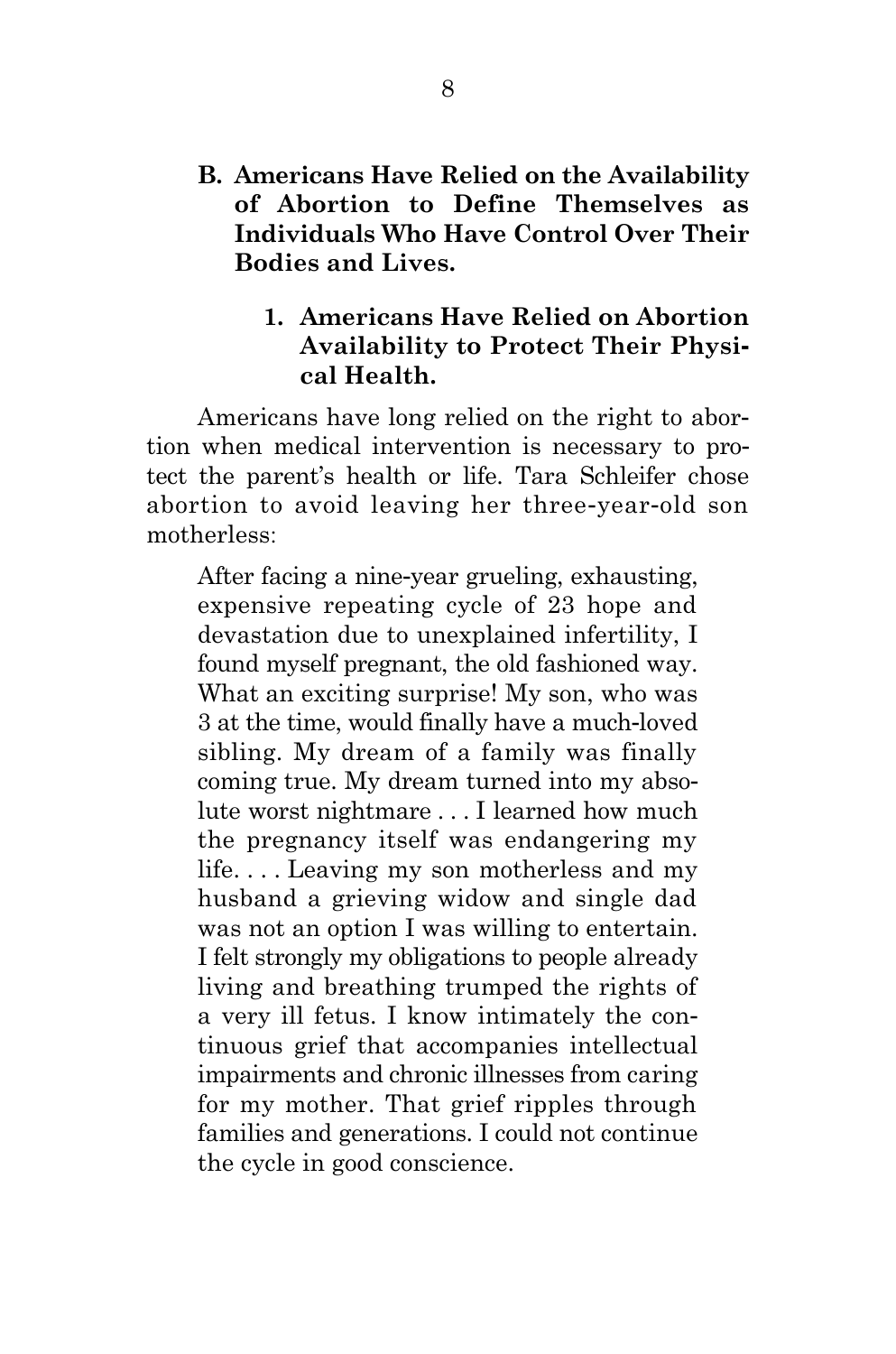Pamela Noblitt terminated her pregnancy to ensure her survival:

In 1971, a year before *Roe v. Wade*, I was a 22-year-old, married nursing student in Denton, Texas. I contracted tuberculosis and was placed on a regimen of multiple medications in an effort to control the disease. While on a new, experimental medication, I learned I was pregnant. The physicians explained that (1) they did not think I could survive a full-term pregnancy at that time and (2) there was a better than 50% chance that the baby would suffer severe and likely fatal birth defects subsequent to the medications I had been taking. . . . Of course we regret that the procedure was necessary, and we wish we had had other options, but the science was simply not advanced enough at that time. We believe we made the right choice for us, and we believe that every woman should have that choice to make.

#### **2. Americans Have Relied on Abortion Availability to Protect Their Mental and Emotional Health.**

In addition to relying on abortion rights to protect their own physical health, Americans have also relied on the right to choose abortion in order to protect and preserve their own mental and emotional health. Sal Alves was not healthy, mentally or physically, when she found out that she was pregnant:

I was 24 years old in June 2010 when I discovered I was six weeks pregnant. Just six months prior I was hospitalized for suicidal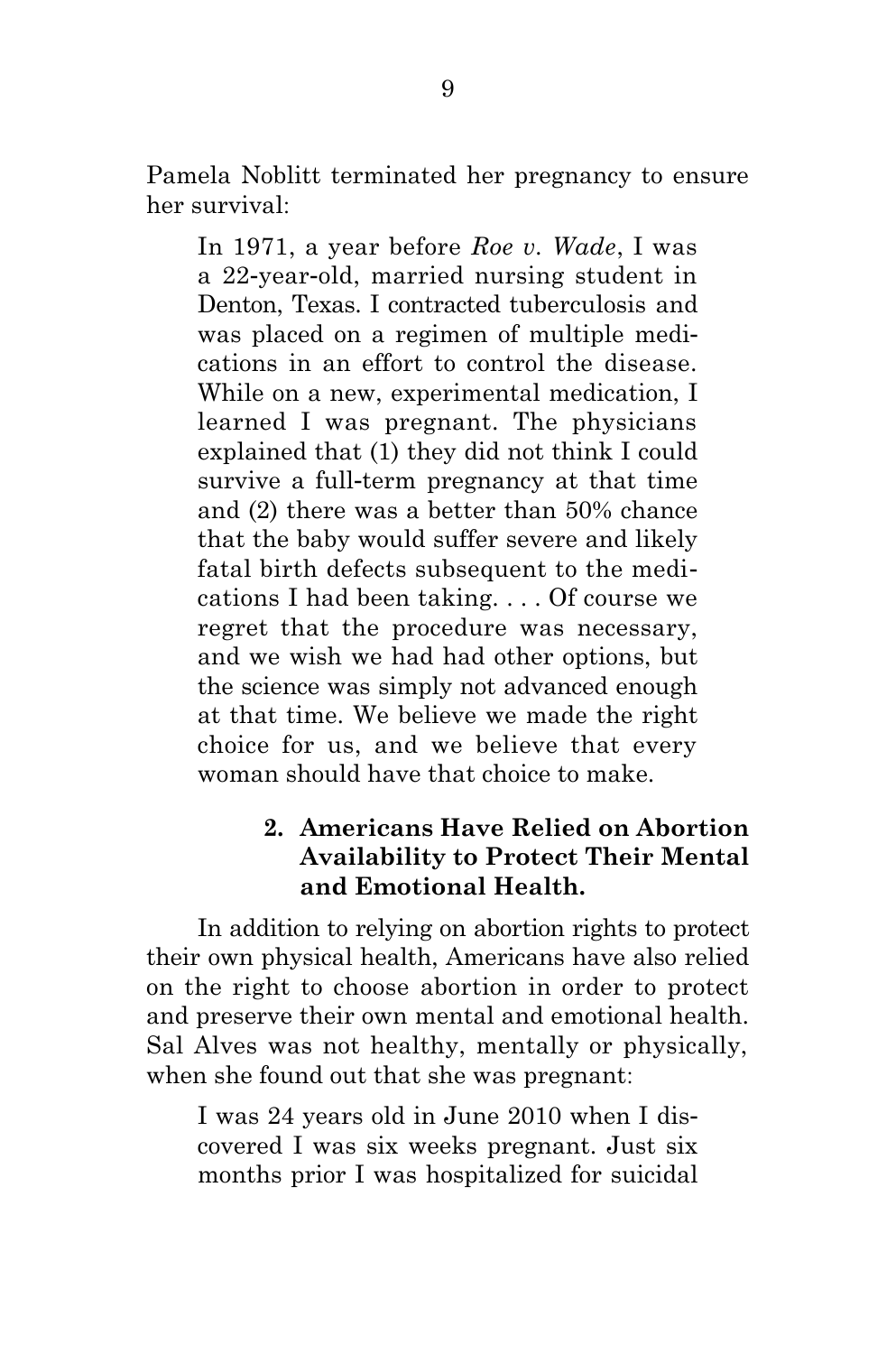ideation and a substance abuse problem. At six weeks along, I was still grappling with my mental illness and sobriety. I knew undoubtedly that I wanted an abortion because growing my family at this time would have been detrimental to my mental and emotional health. I made the choice to actively save my life post-hospitalization and having an abortion allowed me to do exactly this. . . .

Jenn Chalifoux had recently taken leave from school due to an eating disorder when she became pregnant, and quickly became suicidal:

I am a law student at the University of Colorado Law. . . . When I was sixteen, I was diagnosed with an eating disorder that followed me to college; I went on medical leave in September of 2010 and sought treatment from my hometown on Long Island. . . . Although I fought for recovery and showed progress, my menstrual cycle did not return. . . .

After weeks of treatment, I decided to rule out other explanations for my missing cycle. I purchased a pregnancy test and took it in my best friend's bathroom; it came back positive, even though I had been using the NuvaRing birth control method for more than a year. . . .

Immediately, I knew I wanted an abortion. . . . I got an ultrasound as soon as I could. My gynecologist was shocked when I explained what had happened—she hadn't seen this coming, either. Even with her help, I couldn't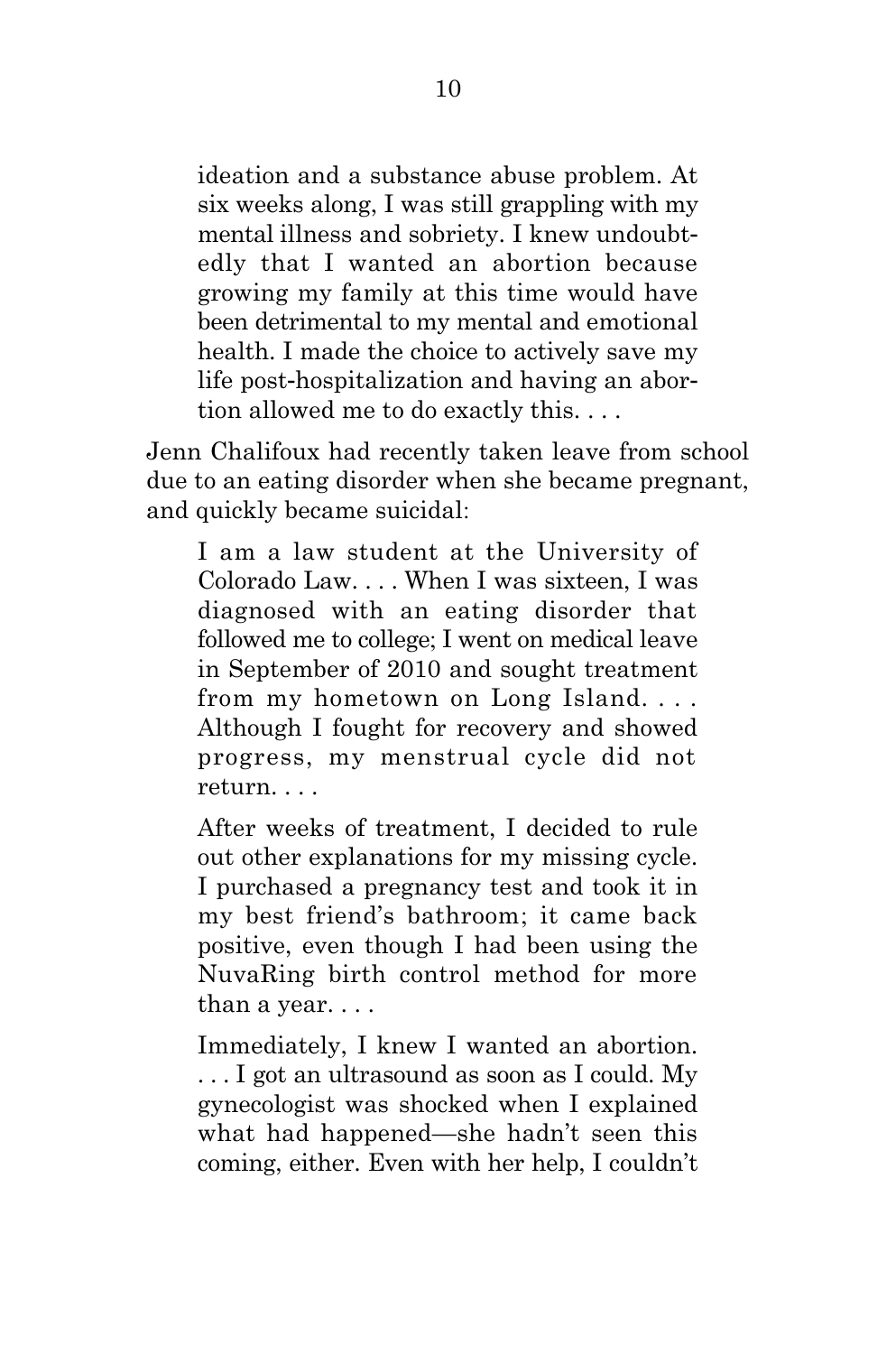get an appointment with an abortion provider for two weeks. The procedure that I needed involved two consecutive days of pre-surgical preparation, for which I had to travel into Manhattan. On the first day, after I received another ultrasound, I was yet again informed that my pregnancy was farther along than we had realized. My appointment was pushed back another week. If it were any later, I was told, I would have to travel out of the state. That week was the worst of my life. I was trapped in my pregnant body, which was changing against my will more and more with each passing day. Desperate to end my pregnancy and powerless against time, I stopped sleeping and became suicidal.

I finally got an abortion several days after my nineteenth birthday. The procedure took less than an hour. I have no doubt that ending my pregnancy was the right decision. . . .

If I had been forced to carry my pregnancy to term, I believe that I would have ended my life rather than give birth. Instead of doing either, I have gotten to graduate from college, recover fully from my eating disorder, and fall in love with someone with whom I intend to start a family.

#### **3. Americans Have Relied on Abortion Availability to Order Their Lives When Contraception Fails.**

When contraception fails – as it sometimes does – Americans have relied on abortion availability to order their lives and define themselves as individuals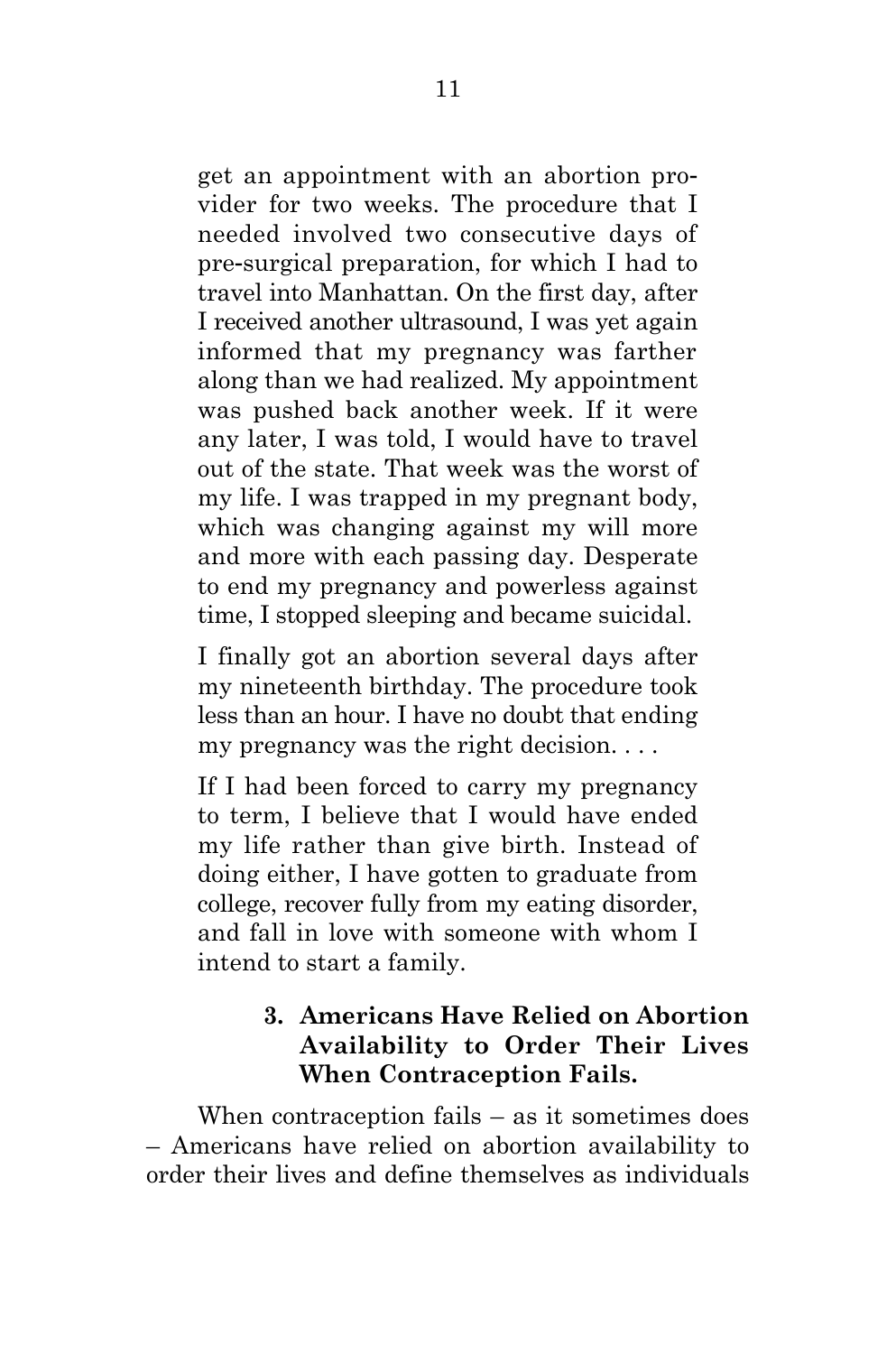who have control over reproduction decisions. Layidua Salazar's story is one such example:

I am an undocumented immigrant, and I am currently here under DACA. In 2012, I started a status adjustment process with my then husband and waited months for a response from immigration. In early 2013 I received a letter with a deportation date. . . .

The following day I had a Well-Woman appointment at my local Planned Parenthood. I was sitting on the examination table waiting for the doctor when the nurse came in to let me know that they would be unable to perform my exam because I was pregnant. I did not believe it. I asked the nurse to check again. The nurse said, "we know you're on birth control, we ran the test 3 times, you're pregnant.". . . . The minute she closed the door I broke down sobbing, suddenly the deportation letter became real, and in 5 minutes which felt eternal, I had to think about what I wanted for my life, what I wanted for my future, and what I wanted my family to look like.

And what I knew was that I did not want to have a child under that degree of uncertainty, what I knew is that I did not want to have a child under the pending threat of deportation, and what I knew was that I did not have the capacity to fight a deportation case and be pregnant. When the nurse came back I made my appointment. Two days later I had an abortion. My abortion was routine, completely uneventful, as all abortions should be.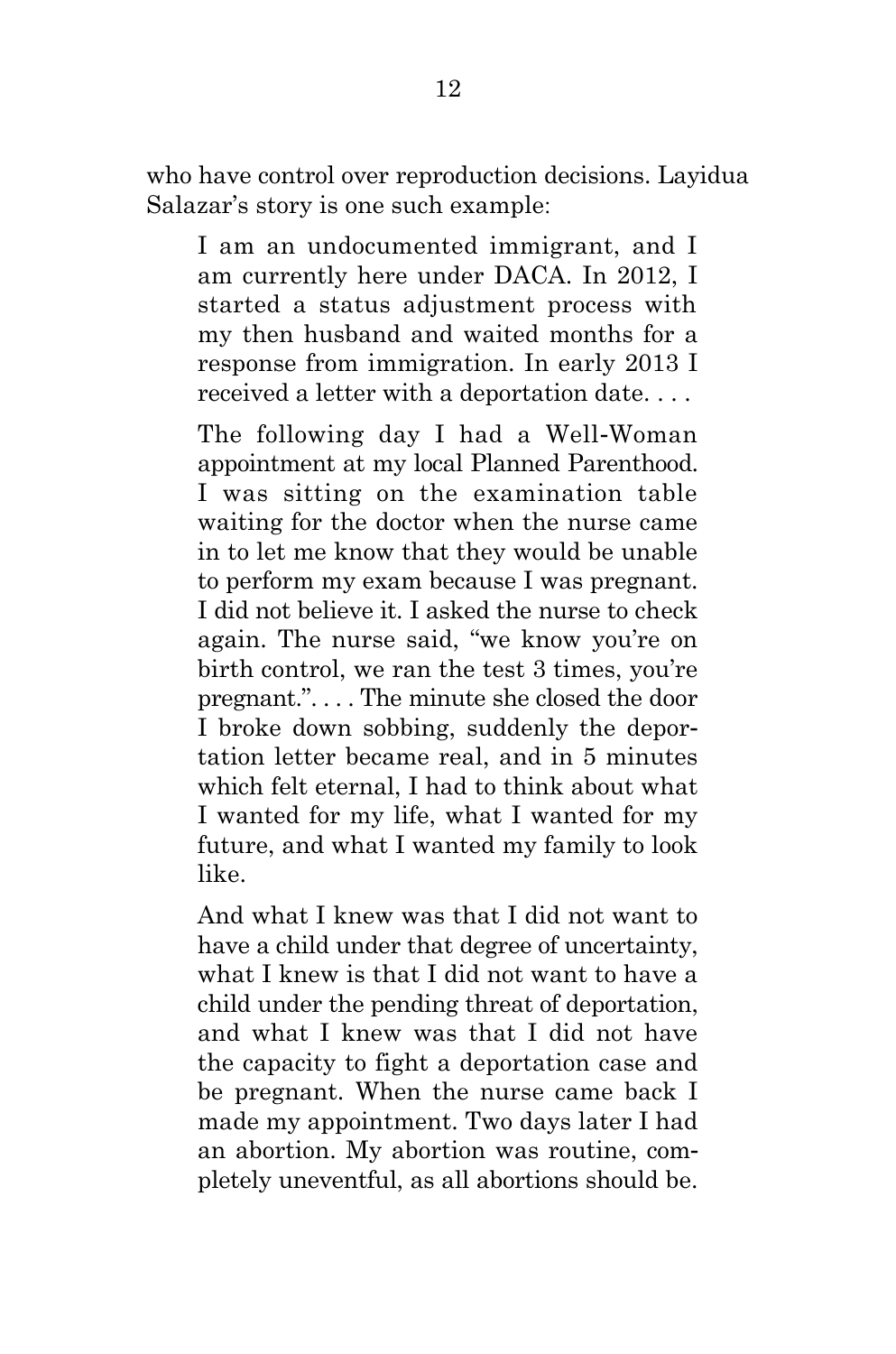Life is complicated enough, accessing basic health should not have to be complicated.

Maryam Janani-Flores faced a similarly unplanned pregnancy as a result of a broken condom:

I was fortunate to attend Harvard for college where I majored in neurobiology, but my passion lay in ensuring that others had the same opportunities as me. So after college, I left for rural Kenya where I worked on health and education programs for a couple years. . . . I was dating a guy who had also come to Kenya to do the same, and the condom broke. . . . I took a morning-after pill the next morning, and it ended up not working . . .

. . . I called Planned Parenthood back in the U.S. when I could, late at night in Kenya in my bedroom, hoping that others would not hear me. I tried to get as much information as possible, tried to understand my options, and scheduled an appointment.

I flew back to the U.S. on my pre-scheduled departure day from Kenya. It was a long, crushing flight. But I was able to take a flight and get away from a place that restricted my rights, leave Kenya where abortion was illegal. I'm one of the lucky ones. . . .

Then-law-student Brittany Fowler's unintended pregnancy resulted from not knowing that medically prescribed antibiotics interfered with the effectiveness of her oral contraceptives: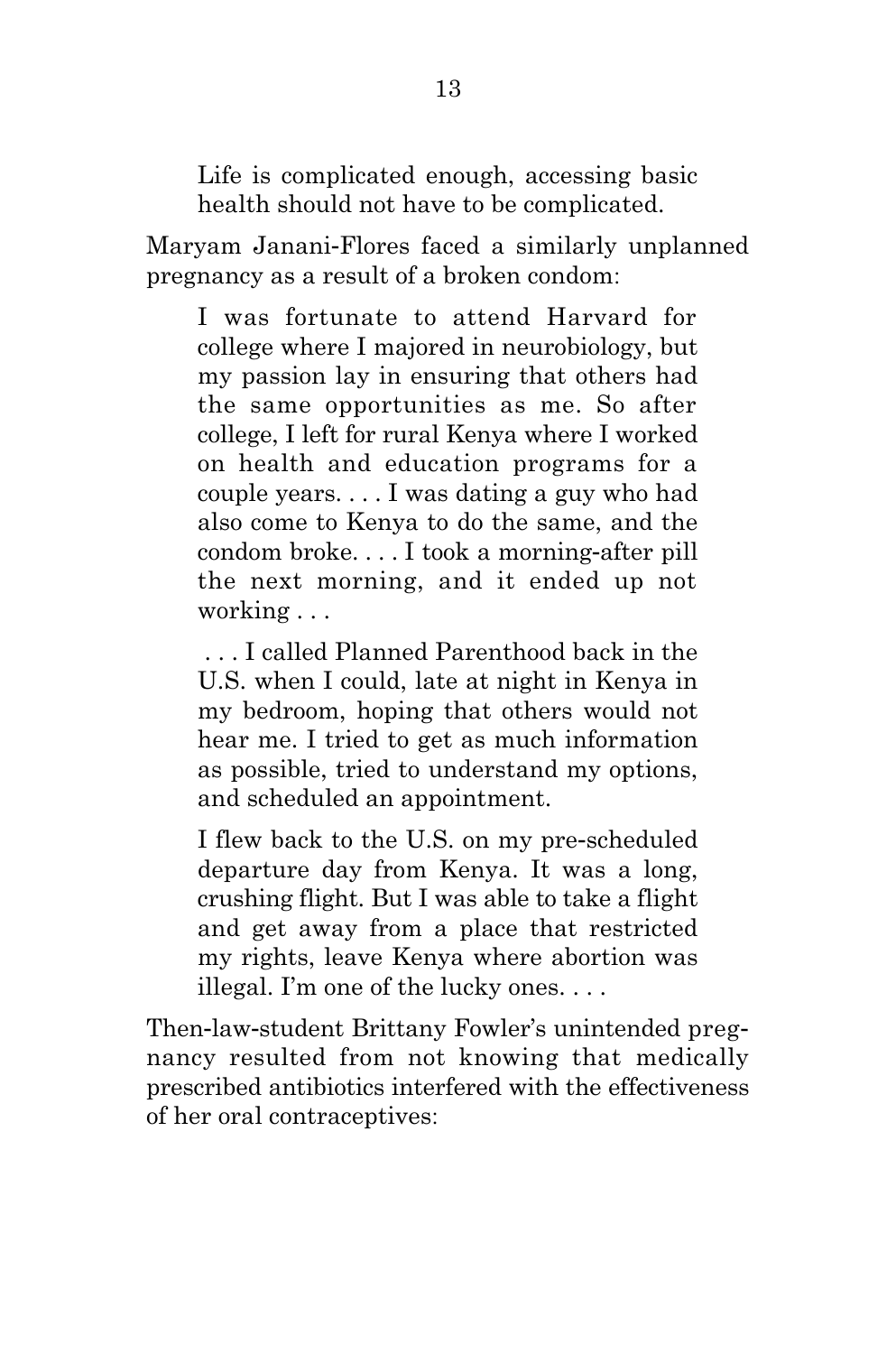I had an abortion in Austin, Texas, in November 2017. At the time, I was a thirdyear law student, dating another third-year law student in a monogamous relationship. I took regular oral contraception to prevent pregnancy, but as a result of an antibiotic I took for an unrelated infection, my oral contraception failed. My doctor didn't warn me that the antibiotic might interfere with my birth control, and it didn't occur to me that it might be a consequence.

I found I out I was pregnant at around eight weeks. Choosing to terminate the pregnancy wasn't difficult—I wasn't ready to be a parent, and my projected due date was when I planned to take the bar exam. I had committed to a clerkship and a cross-country move after graduation. It was the right choice for me. . . .

## **4. Americans Have Relied on the Availability of Abortion After Fifteen Weeks of Pregnancy to Order Their Own Lives.**

For a host of reasons, Americans have relied on the promise of abortion availability to order their own lives later in pregnancy. Marisa Pizii's decision resulted from late discovered fetal abnormalities:

. . . [I]n 2010 I made the choice to end my second pregnancy at 22 weeks 3 days. This choice for me was many things-a healthcare choice, a parenting choice, a moral duty to prevent suffering, a reflection of maternal health statistics for black women. Unfor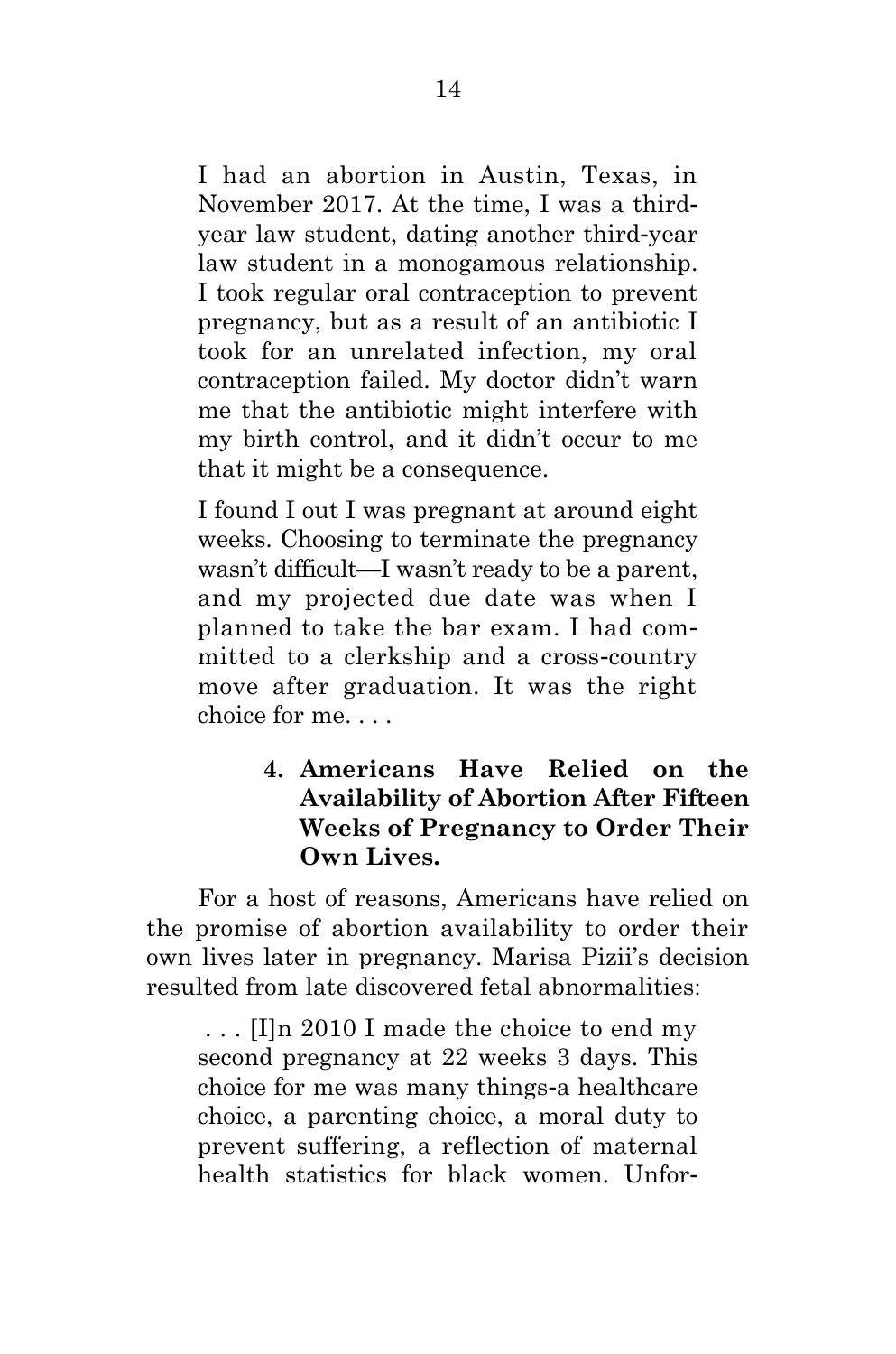tunately, it was also a political choice, something I neither asked for nor consented to, yet here I am talking to you about my reproductive healthcare.

. . . My second pregnancy while hard was typical. We went to the 20-week ultrasound appointment with so much hope, feeling so much potential for our growing family. When the doctors first presented us with the devastating news that our child had serious health complications that were incompatible with life, I remember feeling the world crumble around me. As we were already parenting a toddler, I was committed to making choices for my children that centered their best interest to grow and develop into confident, kind, and fierce adults. My child's health complications meant that would never happen and in fact, we understood that being born would have created suffering for all of us — my unborn child, the attending medical staff, my husband, and me.

Due to underlying health conditions, Beth Vial did not find out she was pregnant until well after fifteen weeks:

I'm 23, and I have polycystic ovary syndrome (PCOS) and irritable bowel syndrome. . . . . I have absent and irregular — if present at all — periods, nausea and vomiting, weight fluctuation from the PCOS, as well as cramping and more from the IBS-C/D, all of which are symptoms of an early pregnancy. I'd recently heard about a friend of a friend who didn't know she was pregnant and went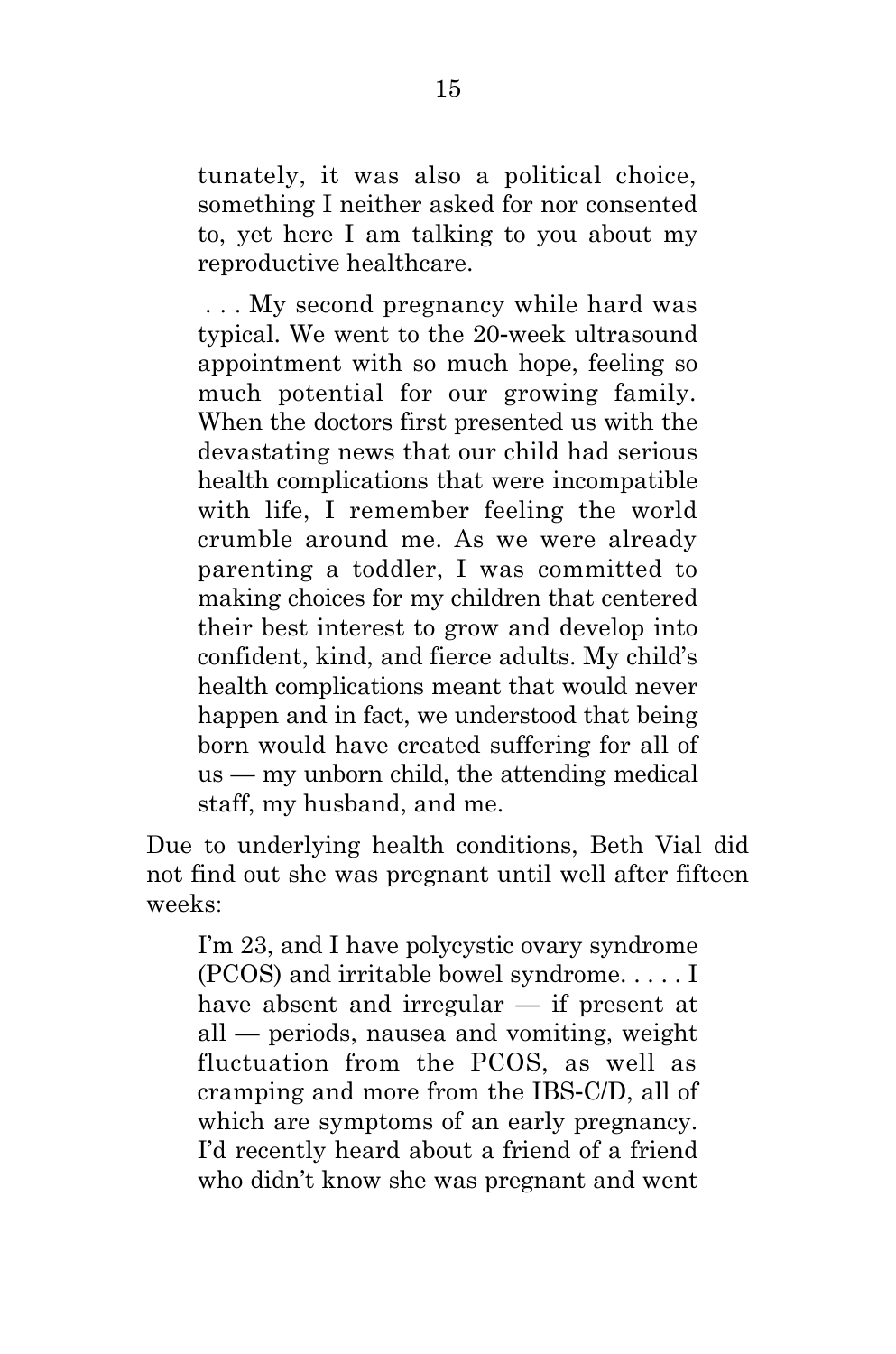into premature labor. The idea of being pregnant for that long and not knowing scared me, and taking a pregnancy test is pretty standard anytime I go to the doctor to address PCOS-related issues. So I took a pregnancy test just in case, but the test came back negative and a doctor told me I was infertile due to my PCOS. When the symptoms persisted, though, I sought further care.

It was then that I found out I was pregnant, and then that I started experiencing challenges to accessing an abortion.

Unsure of what to do after I learned I was pregnant, an aide at my doctor's office told me to go to a clinic, which turned out to be an anti-abortion crisis pregnancy center, for a free ultrasound I thought I needed. . . . They handed me six ultrasound images and said I was 16 weeks pregnant. I explained I wanted an abortion, but they said it was dangerous. I now know it's a very safe procedure. I realized they were never going to help me, so I left.

The next day I went to a hospital near my home to get a real ultrasound. That's when I couldn't believe what they told me: I was actually 26 weeks pregnant. . . .

When I finally saw a doctor who could provide me with an abortion, she said she had to get approval from the hospital board because of hospital policy, which was denied. I cried. I didn't know what I would do. I didn't want to continue the pregnancy because I was too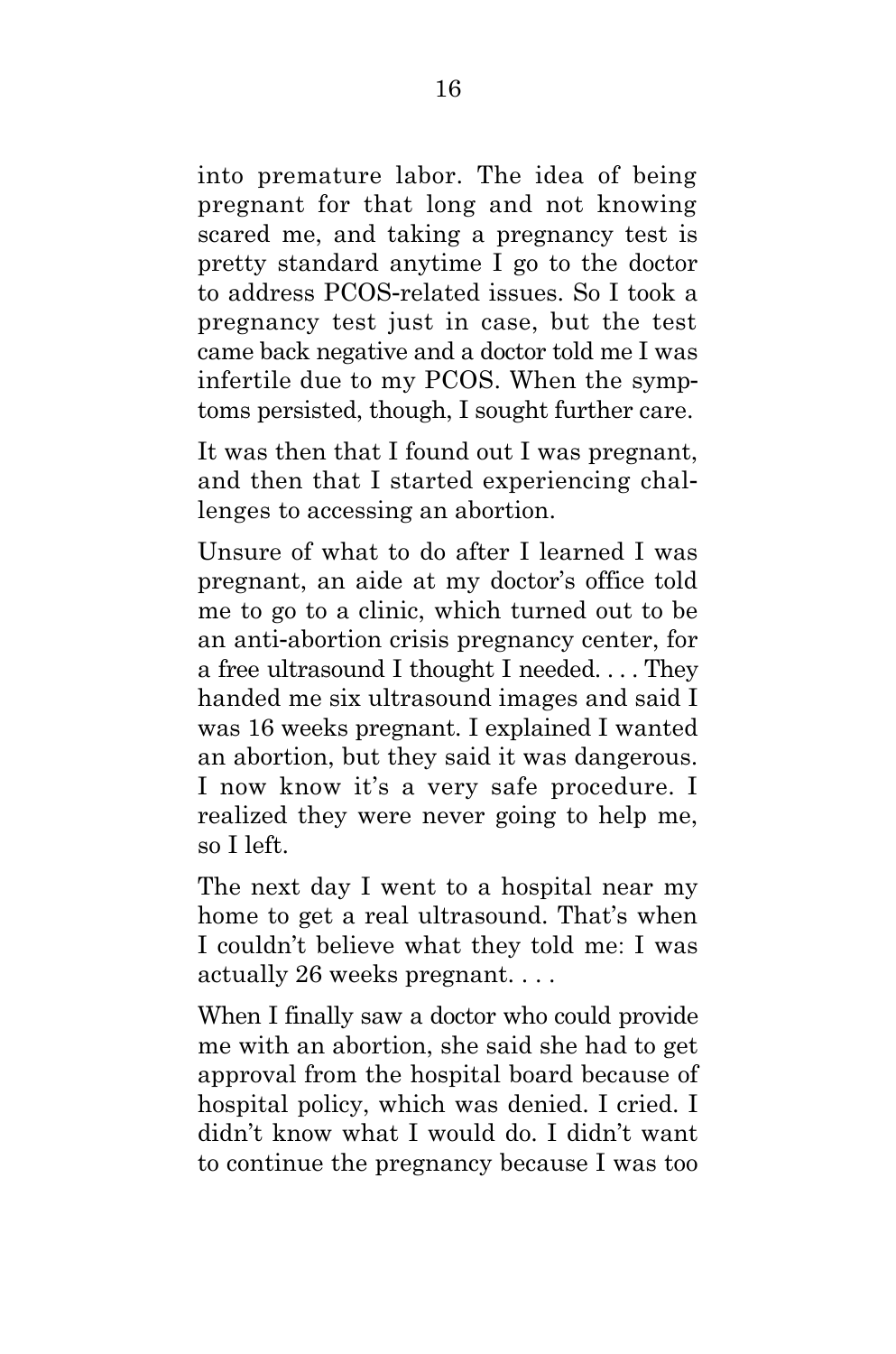sick, not ready, and I simply couldn't afford it. . . .

Eventually, my doctor referred me to a clinic in New Mexico, but that meant I had to fly across the country just to get an abortion and it would be expensive. Because I was later in my pregnancy, the abortion would cost \$10,500, another \$1,500 for blood work and ultrasounds, and about \$1,000 to fly there. My insurance would only cover \$200.

. . . Two weeks later I flew to New Mexico and stayed with a family friend for six days. It was a long process, but I was able to get the abortion I needed.

. . . I know I'm lucky — I live in a state with no restrictions on when in pregnancy an abortion is allowed and Medicaid coverage of abortion care, yet it can still be inaccessible if we're misled or just can't afford it. This is especially true for young people.

#### <span id="page-21-0"></span>**III. Americans Have Relied on Abortion Availability to Define "Their Places in Society".**

*Casey* recognized a woman's "suffering is too intimate and personal for the State to insist, without more, upon its own vision of the woman's role, however dominant that vision has been in the course of our history and our culture"; and "[t]he destiny of the woman must be shaped to a large extent on her own conception of her spiritual imperatives and her place in society." 505 U.S. at 582 (emphasis added). Numerous Americans have relied on the rights recognized in this Court's prior abortion decisions to define their places in our society.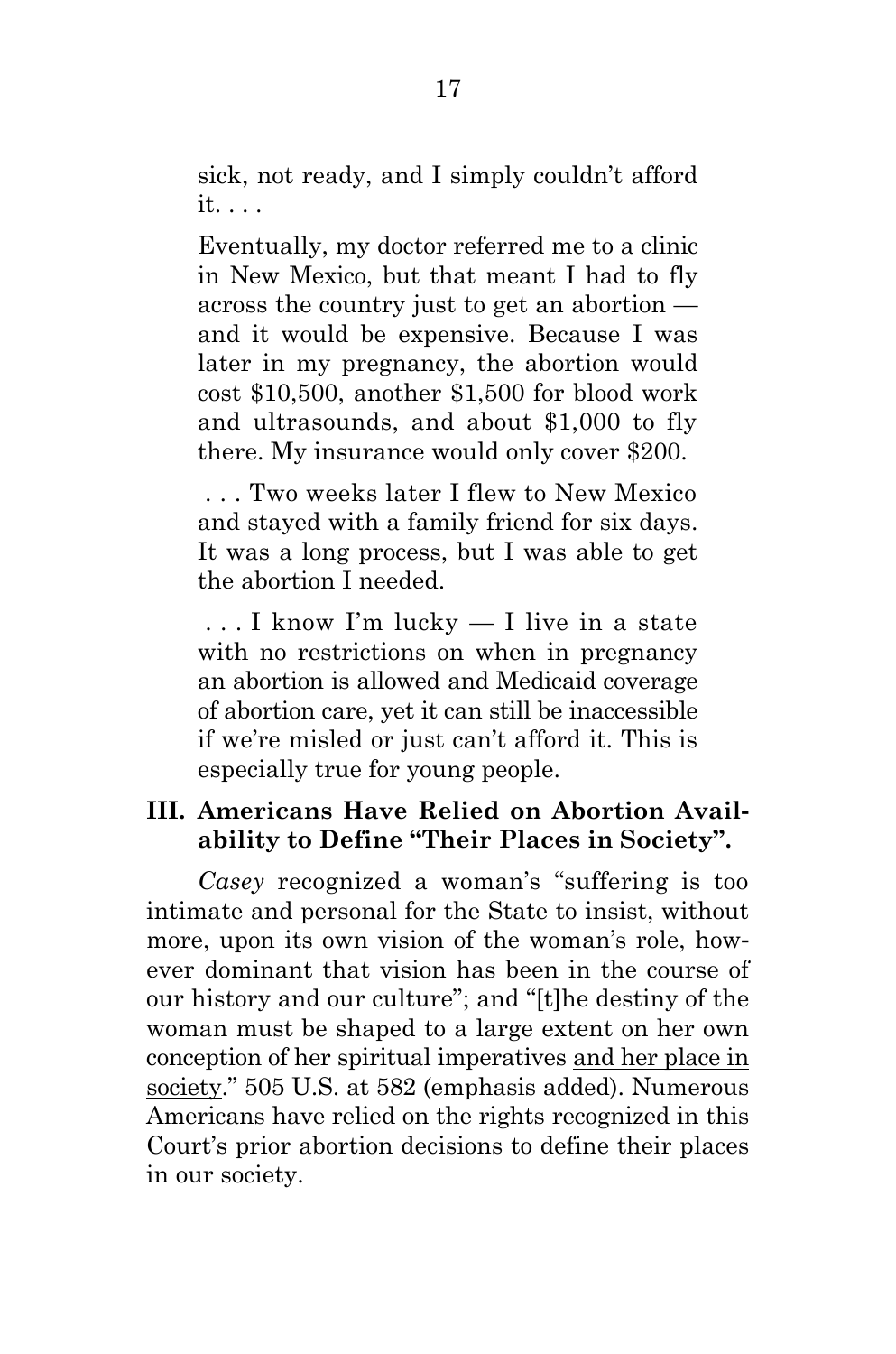#### <span id="page-22-0"></span>**A. Americans Have Relied on the Availability of Abortion to Define Their Own Families.**

Reliance on this Court's decisions recognizing a right to abortion has enabled many Americans to make highly personal decisions about their own family structures. Jarvis Miller is a man who agreed with his partner's decision that terminating her pregnancy was the right decision, including to plan for a future family:

I was a senior in college in Texas. I had no money. And she couldn't afford to be pregnant for nine months. I know a lot of people say, "Oh, we'll just have the baby and give it up." But that's still a long commitment. And . . . she just didn't want to. She just didn't want to have a baby and give it away. So we agreed that she should have an abortion.

I could've stopped going to school and gotten a job, because there was no way that I could try and work 40 hours and do school. I could've dropped out, but then that would be limiting whatever I could do afterward. . . . my brother and I, we grew up really poor. We grew up in not great neighborhoods. And my biggest thing was, I'm going to make sure that my kids have a drastically different life.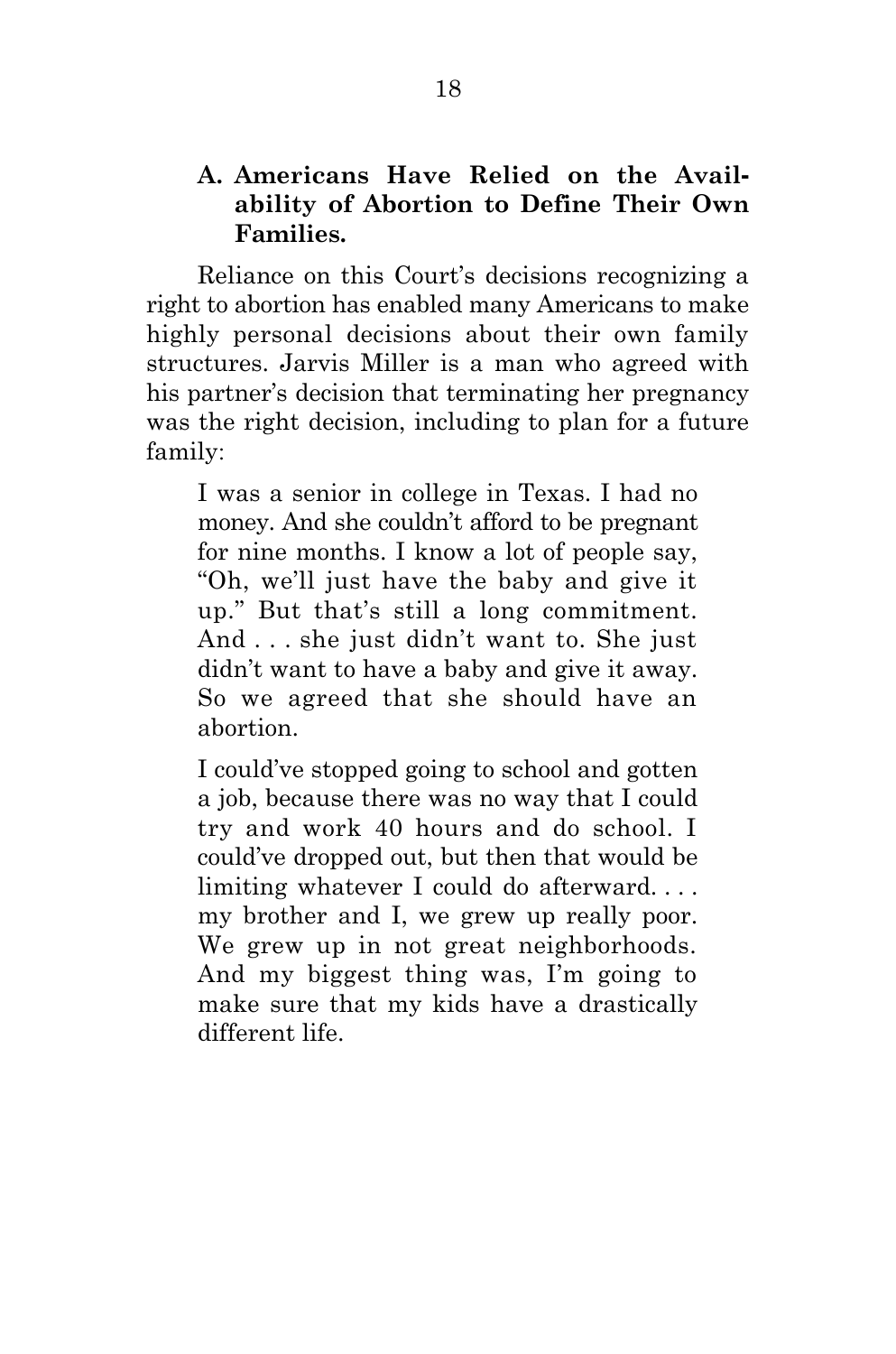Debra Hauser6 terminated her pregnancy so that she could be the mother she wanted to be to the son she already had:

In 1995, at age 35, I found myself alone, pregnant and caring for my six-month-old son. My husband had gone to work one day and did not return. Weeks passed without word. For more than a month, I didn't tell anyone that he was gone. Not my family, not my co-workers, not my friends. I simply went to work each day, attended to my job, and pretended everything was fine at home. Each evening, I left work, picked up my son from daycare and did my best to care for him without distraction. Six weeks had passed when I realized I was pregnant. Alone, with little money and a baby to care for, it was clear to me that I could not care for another child. I did not know where my husband was; I did not know what would happen to my marriage; I wasn't sure I could make ends meet. How could I add another child to such an untenable situation? I chose to have an abortion then and there. It was the best choice given my circumstances.

Much later, my husband returned. The following week he was diagnosed with bipolar disorder but refused to stay on his medication. We were eventually divorced and a few years later, he committed suicide. To this day, I am certain that choosing an abortion was the most responsible, moral,

<sup>6</sup> President, Advocates.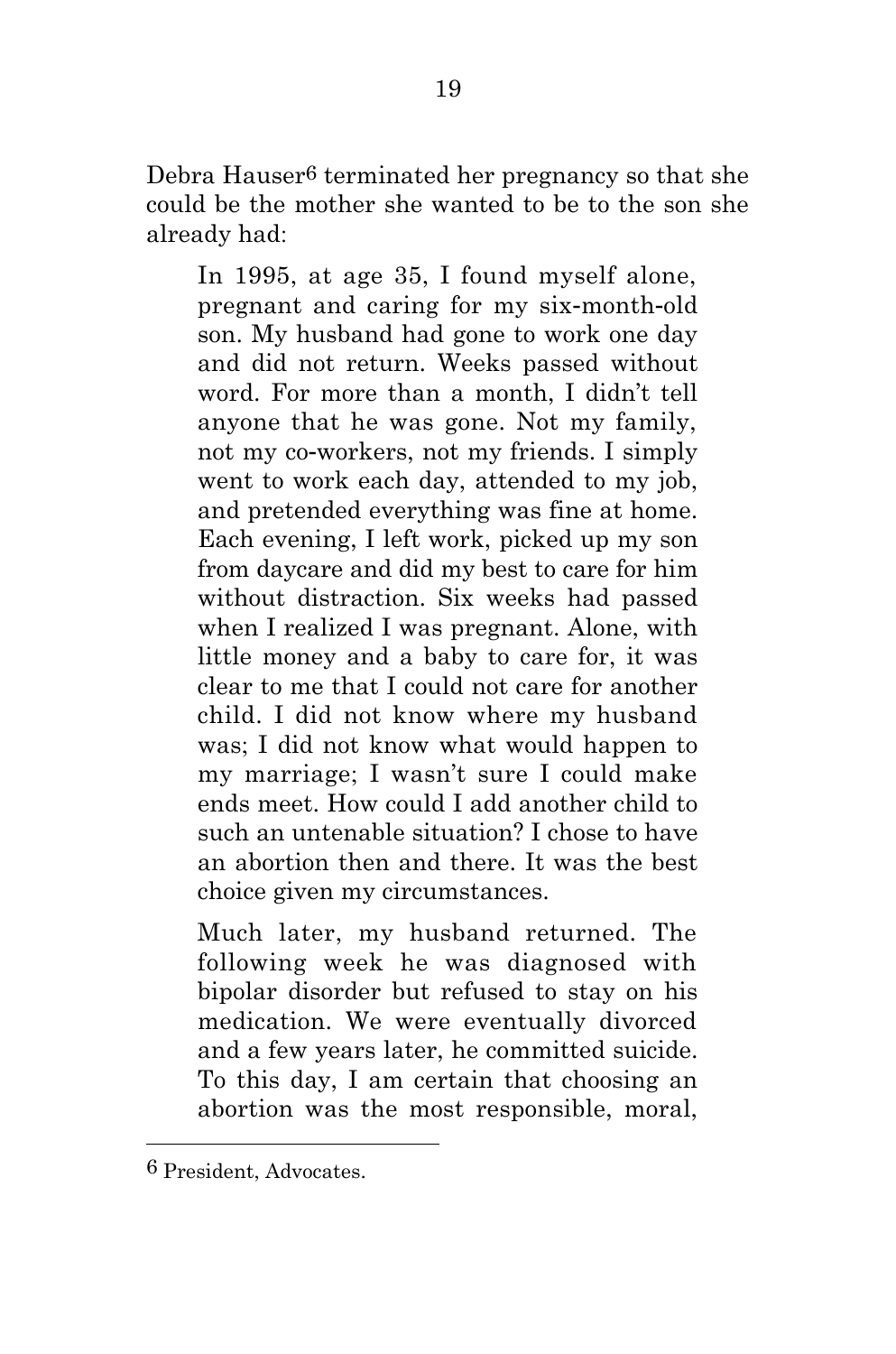and loving action that I could have taken for me and for my son.

Brittany Mostiller decided another child was not the right decision for her family:

When I was 22, I was a mama to three daughters and holding down a part-time job at a grocery store, and I realized I was pregnant again. I couldn't afford another child then — physically, emotionally, or financially. The decision to have an abortion was the easy part — but I couldn't afford it.

When I gave birth to my three daughters, Medicaid covered every aspect of my pregnancy and the delivery of my daughters. So I assumed it would cover my abortion, but because of the Hyde Amendment, it didn't. I had to figure out how to pay \$900 for the abortion out-of-pocket. That was more money than I made in a month. It took me several weeks to save up, which meant that while I tried to get my abortion during the first trimester, I was pushed to later in my pregnancy before I could finally afford the procedure. This was a really challenging and disheartening experience. . . .

#### <span id="page-24-0"></span>**B. Americans Have Relied on the Availability of Abortion to Escape Abusive Relationships.**

Americans have also relied on the guarantee of abortion to extricate themselves from abusive relationships. Tohan O. is one example: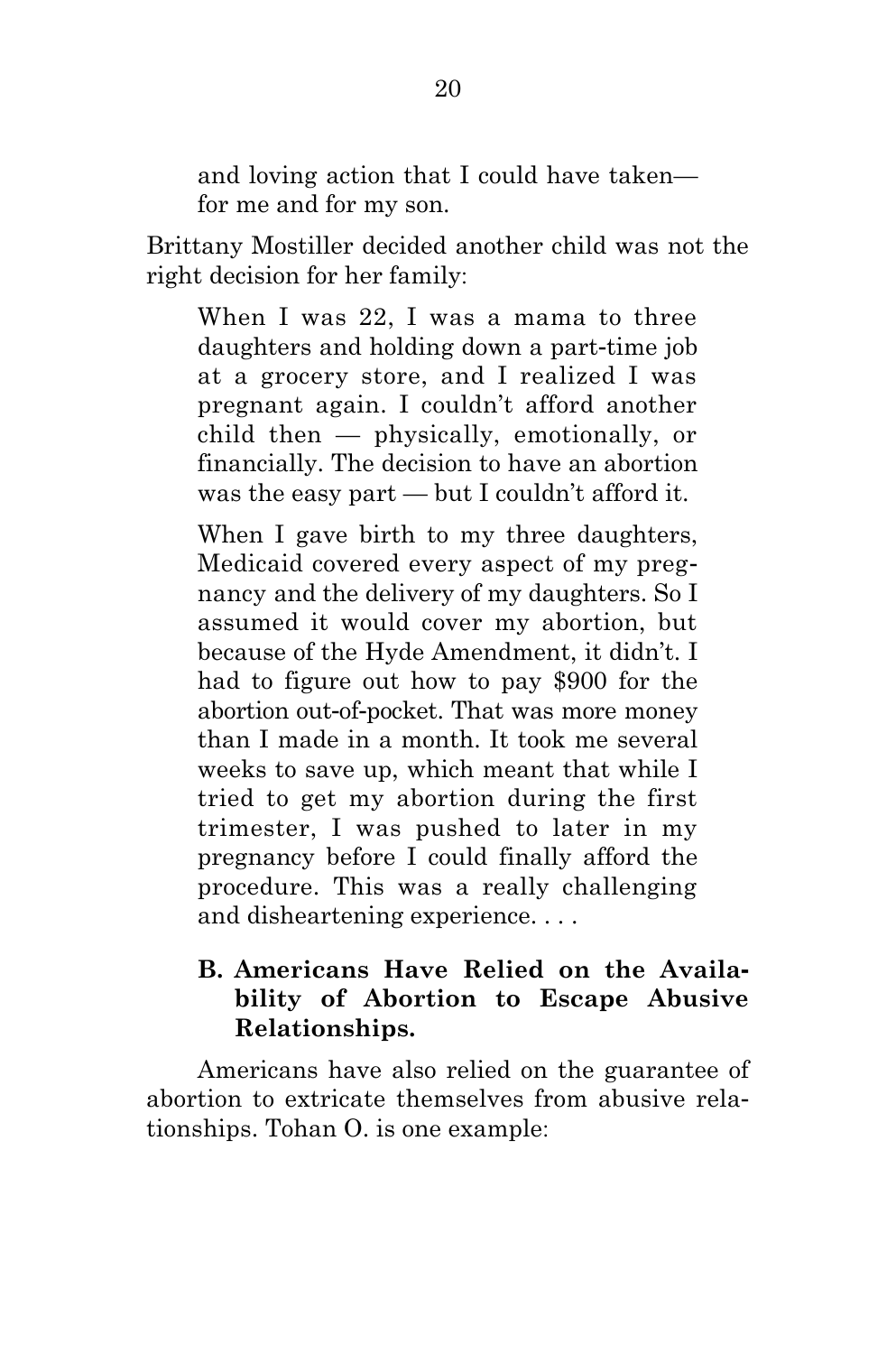In 2018, I was faced with a life-changing decision. I was in a relationship that threatened my life and my future. My fiancé at the time was abusive and threatening, and I realized that I could not be married to him. . . . I canceled our wedding three weeks before the date. . . .

During all of this, I realized that I was pregnant. I felt it in my bones that I could not continue the pregnancy. . . . I needed to be able to permanently leave my abuser and I also knew I couldn't do it while pregnant. Having an abortion was the only way to keep my relentless abuser away from me and my son. I felt so scared and alone but took the leap of confiding in my father, a minister, who helped me get resources and call the authorities to protect me from my abuser. He supported my decision and we kept it a secret from the rest of my family....

Angie Marie Luna was able to pursue her education and escape an abusive relationship because of the availability of abortion:

I had an abortion because I wasn't ready to become a mother yet. I was in an abusive relationship and I wasn't okay mentally. I knew I did not want to become a mother yet. My partner actually confessed to me that he got me pregnant because he didn't want me to go to school because he thought I was going to cheat on him. . . .

Because I was able to have an abortion, I was able to continue my undergraduate career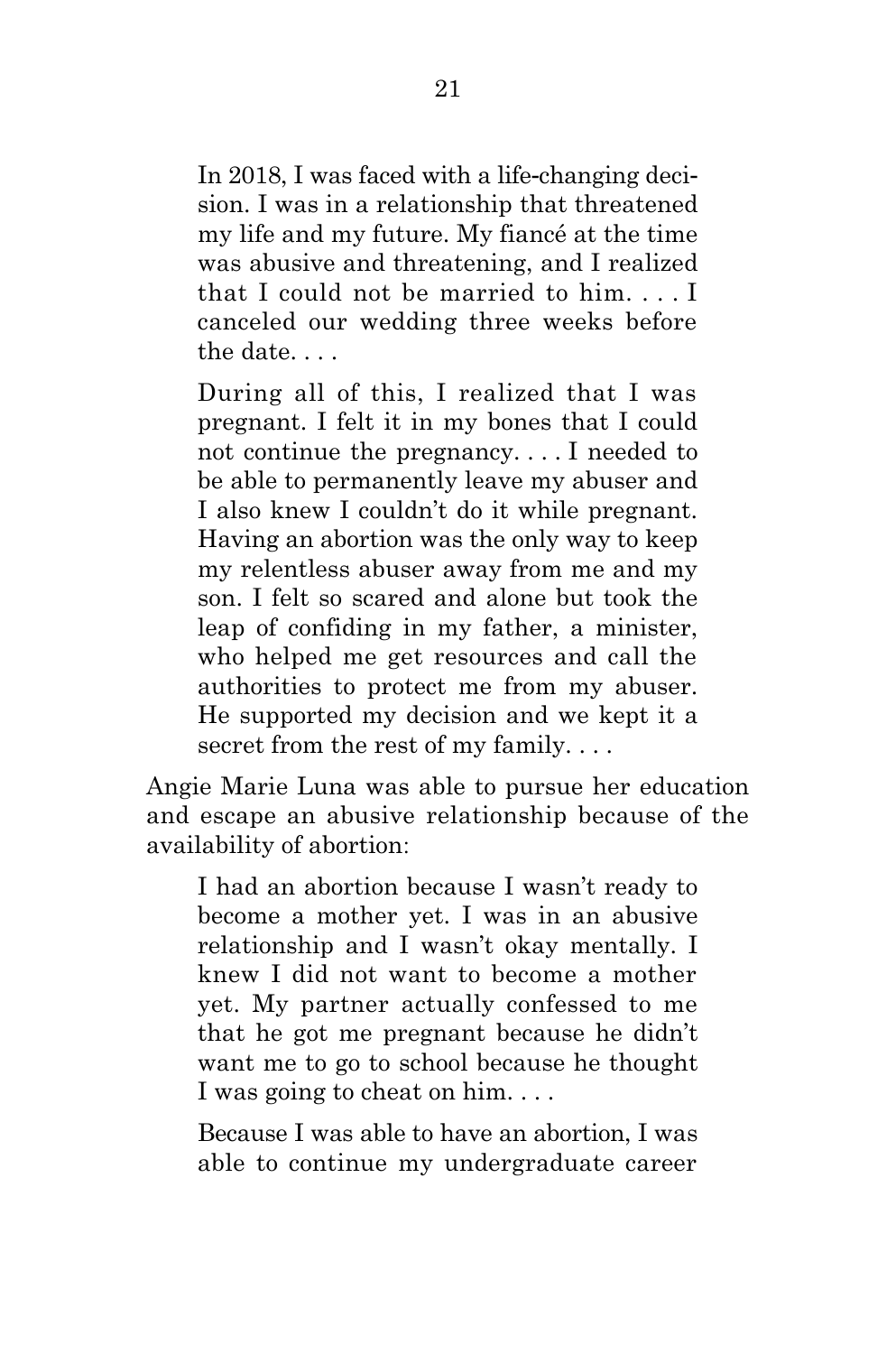. . . I'm the first in my whole Mexican family to have gone to college and the first to have a masters. And I'm pursuing my dream to go to medical school each day . . . . I know I made the right decision and I don't regret it. . . .

#### <span id="page-26-0"></span>**C. Americans Have Relied on the Availability of Abortion to Define Their Places in Society as Immigrants.**

Some Americans have also relied on the promise of abortion availability when, due to the person's immigration status, any child the immigrant chose to bear might become forcibly separated from the parent. This is the story of Alejandra Pablos:

I have been fighting deportation for 9 years now. I was born in Mexico, and I have lived in the United States all of my life with my mom, brother, and family. I was a permanent resident until immigration customs enforcement commonly known as ICE targeted and arrested me at a meeting with a probation officer, interrupting the "justice process". I wasn't even able to finish probation when ICE locked me up in jail for two years.

When I became pregnant the most recent time, I knew my immigration status would devastate the family I would create. When I first found out, I was conflicted. For a minute or two, I smiled at the idea of becoming a mother. Then, I quickly had a reality check and knew I couldn't start a family here, right now. The same people who would force me to continue my pregnancy are the same people who would rip my baby from my arms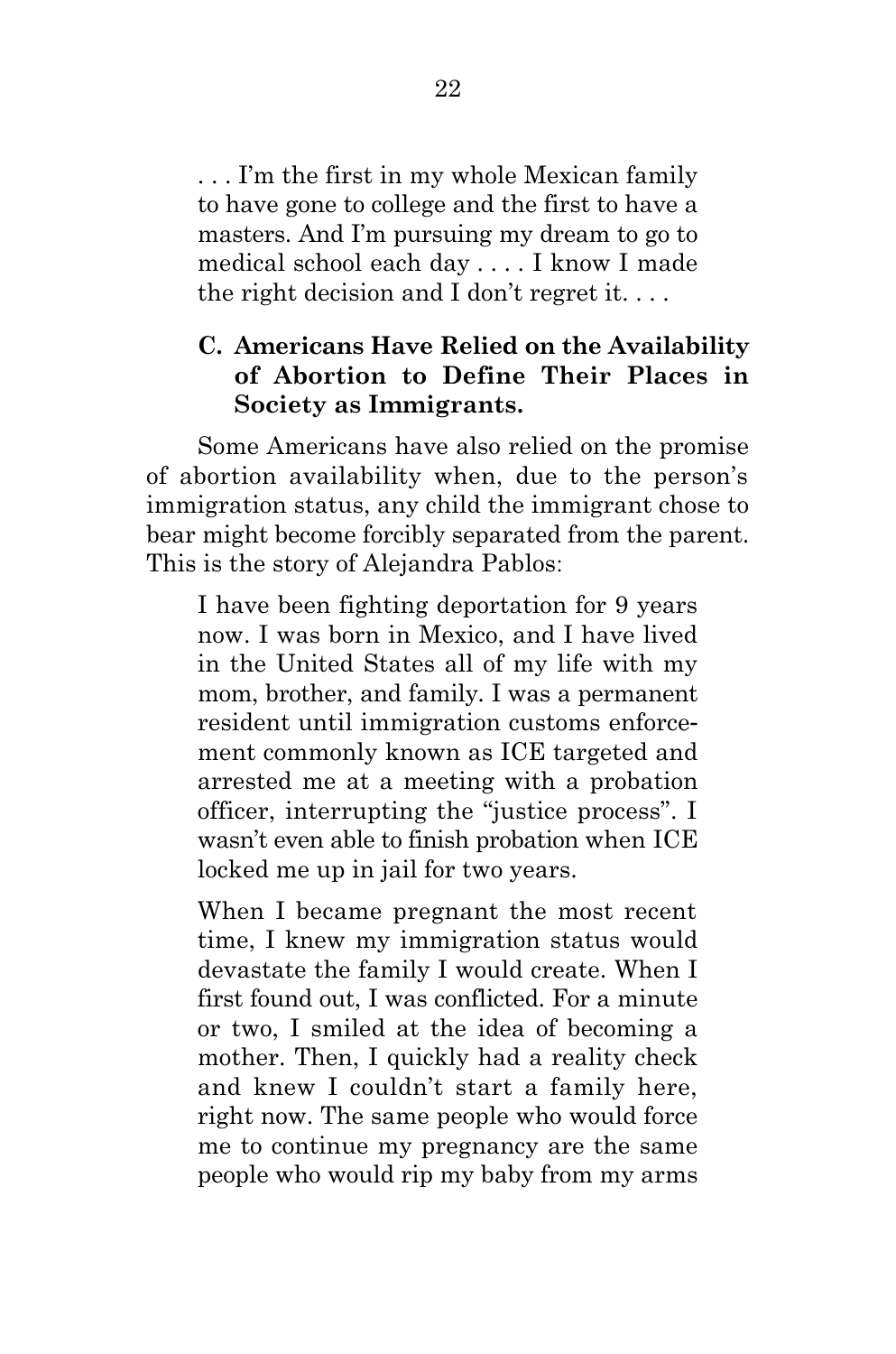and deport me because of my immigration status. I can't ignore the irony of lawmakers whose only mission is to control our bodies and refuse to support us in accessing childcare and livable wages for our families. I didn't want my family to be separated like that. It would have been too much to handle. I've already experienced this separation. I spent 2 years in a detention center separated from my family in 2011 and 43 days in one last spring. The same systems denying undocumented people basic, full-spectrum healthcare, are the same who are placing barriers on all of us to choose an abortion.

#### <span id="page-27-0"></span>**D. Americans Have Relied on the Availability of Abortion to Avoid Going on Public Assistance.**

The promise of abortion availability has also shaped Americans' ability to "define their places in society" as working adults who do not require public assistance. Linda Stoker's story is one example:

I was six weeks pregnant when I had the abortion, and it was the most difficult decision I've ever had to make. Raising my daughter on my own with sporadic child support was difficult at times. The only way I could have a baby is if I quit my good job and went on public assistance. In my mind that was not an option. There would have been no way I could pay for full-time daycare for two children. My focus was on my daughter, to give her the best life possible, and having another child would mean that I would not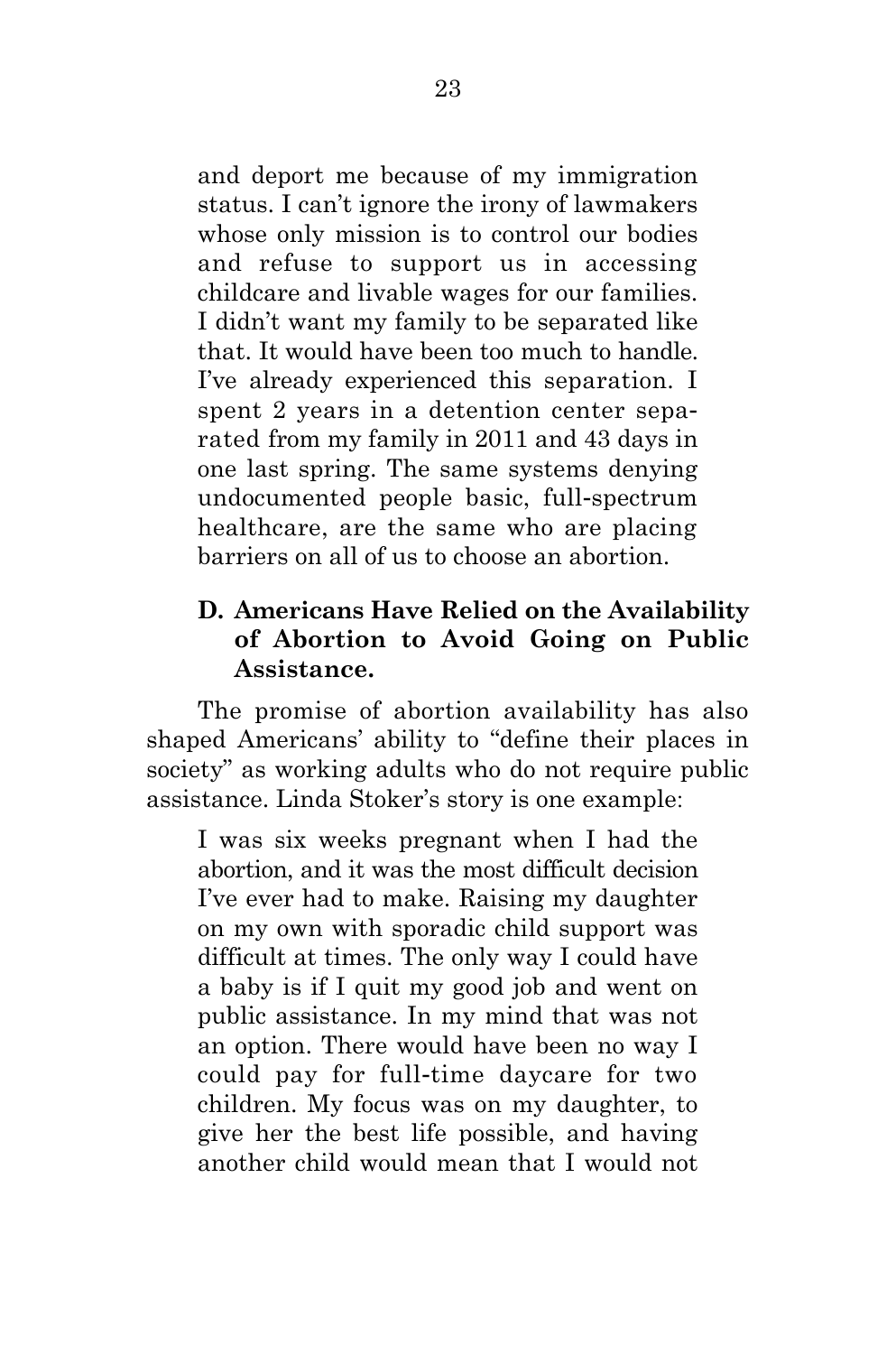be able to feed, clothe, house, and adequately provide for all the needs of two children. I agonized trying to make the decision to have or not have an abortion. It was not done lightly as many anti-abortion people suggest. There is no question, no doubt in my mind that abortion was the best thing for me to do at that time.

## <span id="page-28-0"></span>**IV. Americans Have Relied on Abortion Availability to "Participate Equally in the Economic and Social Life of the Nation".**

The Court's decision in *Casey* observed: "The ability of women to participate equally in the economic and social life of the Nation has been facilitated by their ability to control their reproductive lives." 505 U.S. at 856. That observation remains true today— Americans, and women in particular, have relied on the right to abortion recognized by this Court to achieve greater economic and social equality.

## <span id="page-28-1"></span>**A. Americans Have Relied on the Availability of Abortion to Access Education.**

Holly Bland's decision enabled her to complete college:

I had an abortion in 2014 when I was 19 years old. I had just graduated high school and was working two minimum-wage jobs trying to pay for my second semester of college out of pocket. I remember standing in my bathroom with my back against the door and dramatically sliding down until I plopped on the floor. Instantly, the test read positive. I immediately burst into tears and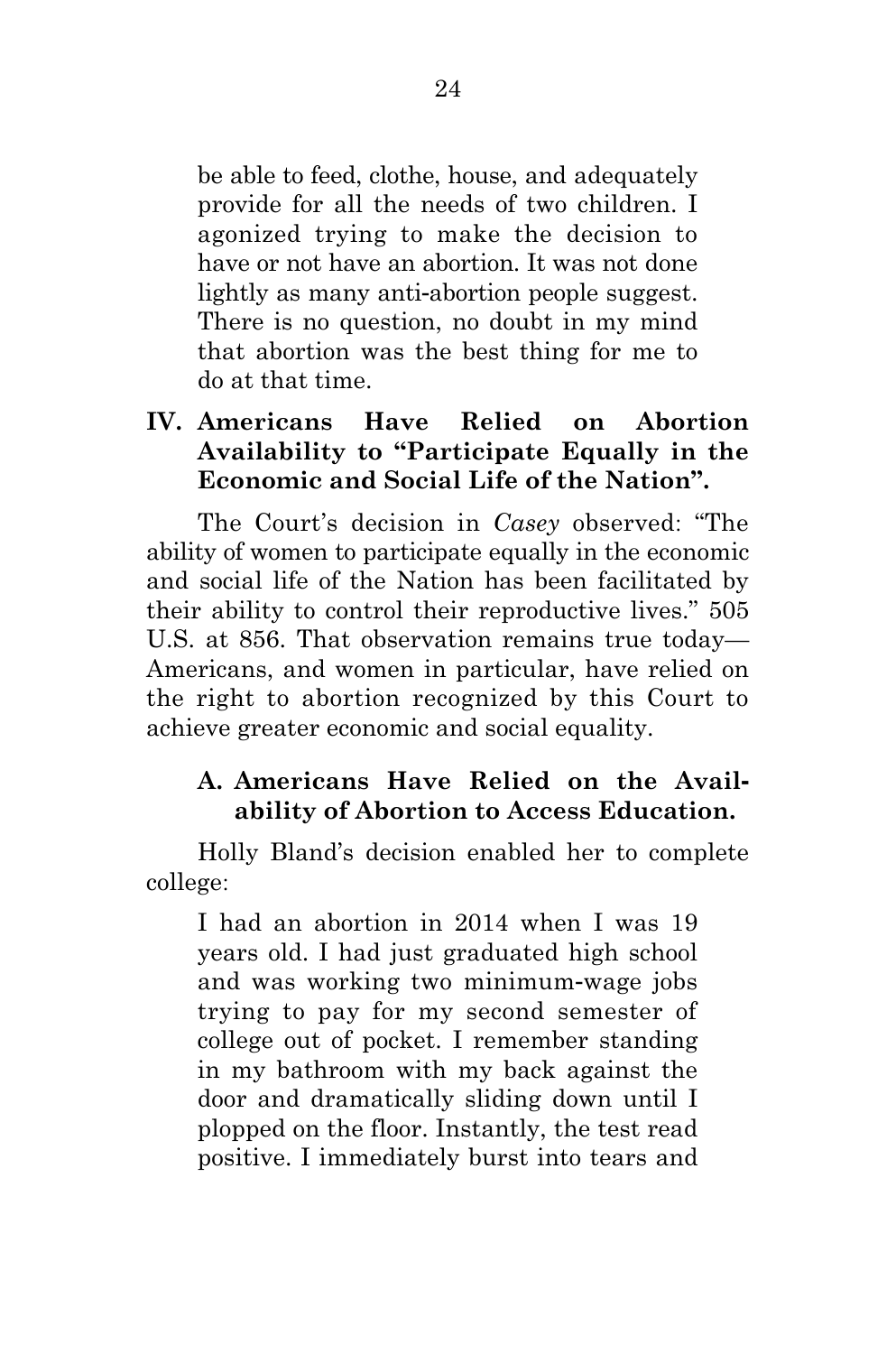frantically took to the internet. I needed an abortion, and I needed it now. I'm bipolar, I have polycystic ovaries, and mostly, I just wasn't ready to be a parent. . . . My decision to have an abortion wasn't a difficult one. It was a necessary one, and it was a beautiful one. For the first time in my life I was able to make a decision for myself, my life, and my future—one that has allowed me to graduate college and put me on a path to recovery from a decade of disordered eating.

The availability of abortion enabled Zoraima Pelaez to become a first-generation college graduate and current law school student:

As the child of Mexican and Colombian immigrants, growing up in poverty, I never expected to go to college. After graduating from high school, I, like others in my family, began a career in cosmetology. While cosmetology was never my passion, the opportunity to grow my business over the years gave me the courage and financial stability to finally prioritize and pursue my education. But not long after enrolling in community college, I learned that I was pregnant. Immediately, I thought of my sisters who had become young mothers and the barriers they faced in parenting their children in safe and sustainable environments. I thought of my future. Would I be able to continue my education and become the first in my family to graduate from college? I considered my options and decided to have an abortion. In the most fundamental sense, the oppor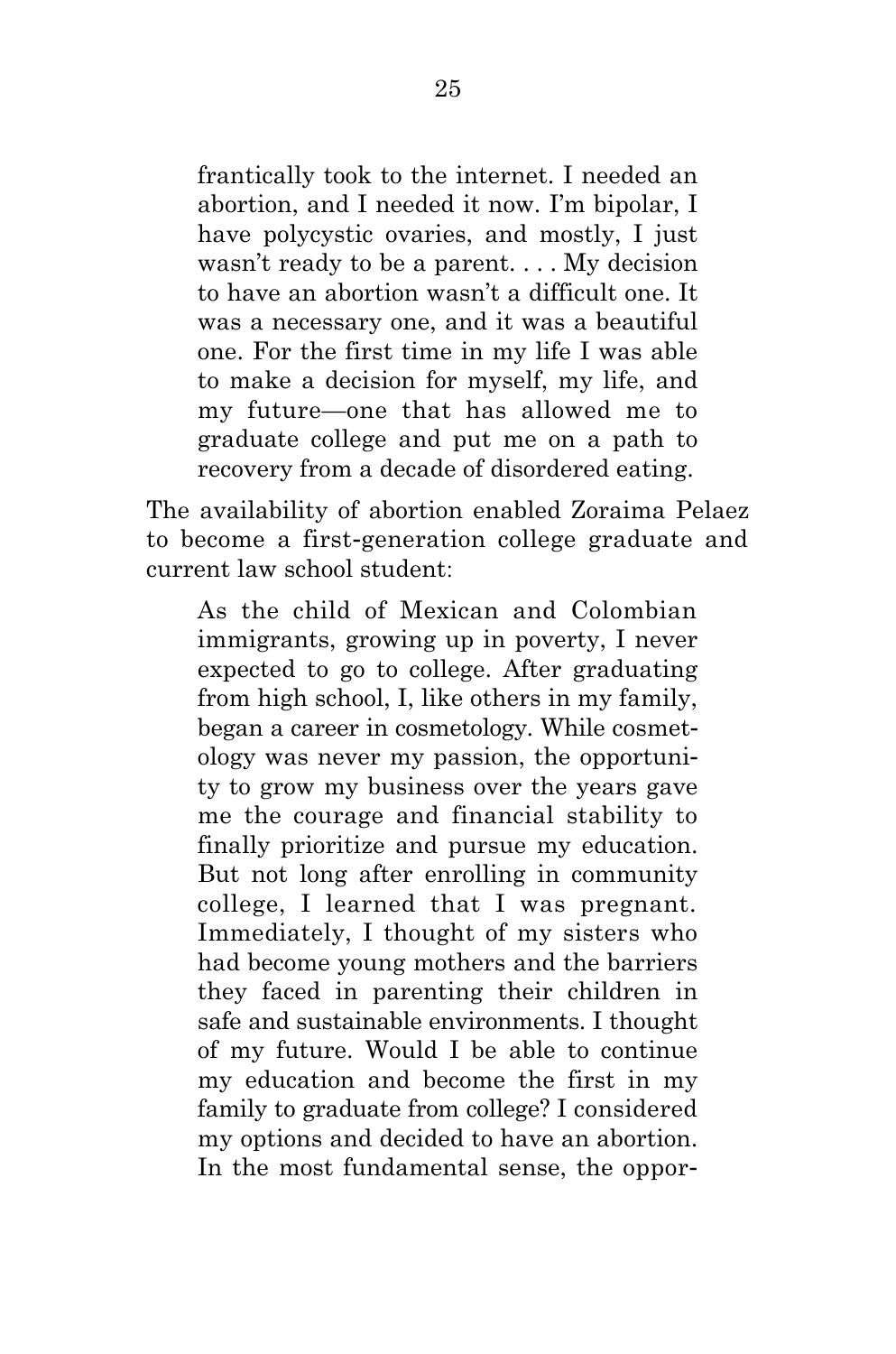tunity to exercise my constitutional right to abortion made me who I am today. Not only was I able to transfer from community college to The University of Texas at Austin, but I also graduated with honors and am now a successful third-year law student at The University of Texas School of Law. As a law student and future attorney, I am dedicated to using my legal education to advocate for everyone's right to access abortion so that people can plan and provide for the families they want—despite age or income—and do so in an environment that centers their aspirations and fosters their personal success.

## <span id="page-30-0"></span>**B. Americans Have Relied on the Availability of Abortion to Make Decisions When Faced with Unintended Teenage Pregnancy.**

Young Americans who are facing unintended pregnancies as teenagers have relied on abortion availability to order their lives. Nicole Perez's story is an example:

I was 17 at the time and my birthday was a month away when I found out that I was pregnant. . . . My boyfriend was delivering pizza in his first year of college. I was about to graduate high school and start college. We knew [having a child] wasn't possible, but that does not mean it was easy. . . . Being that we did not want our parents to know, we could not use our insurance and had to pay for [the abortion] on our own. When we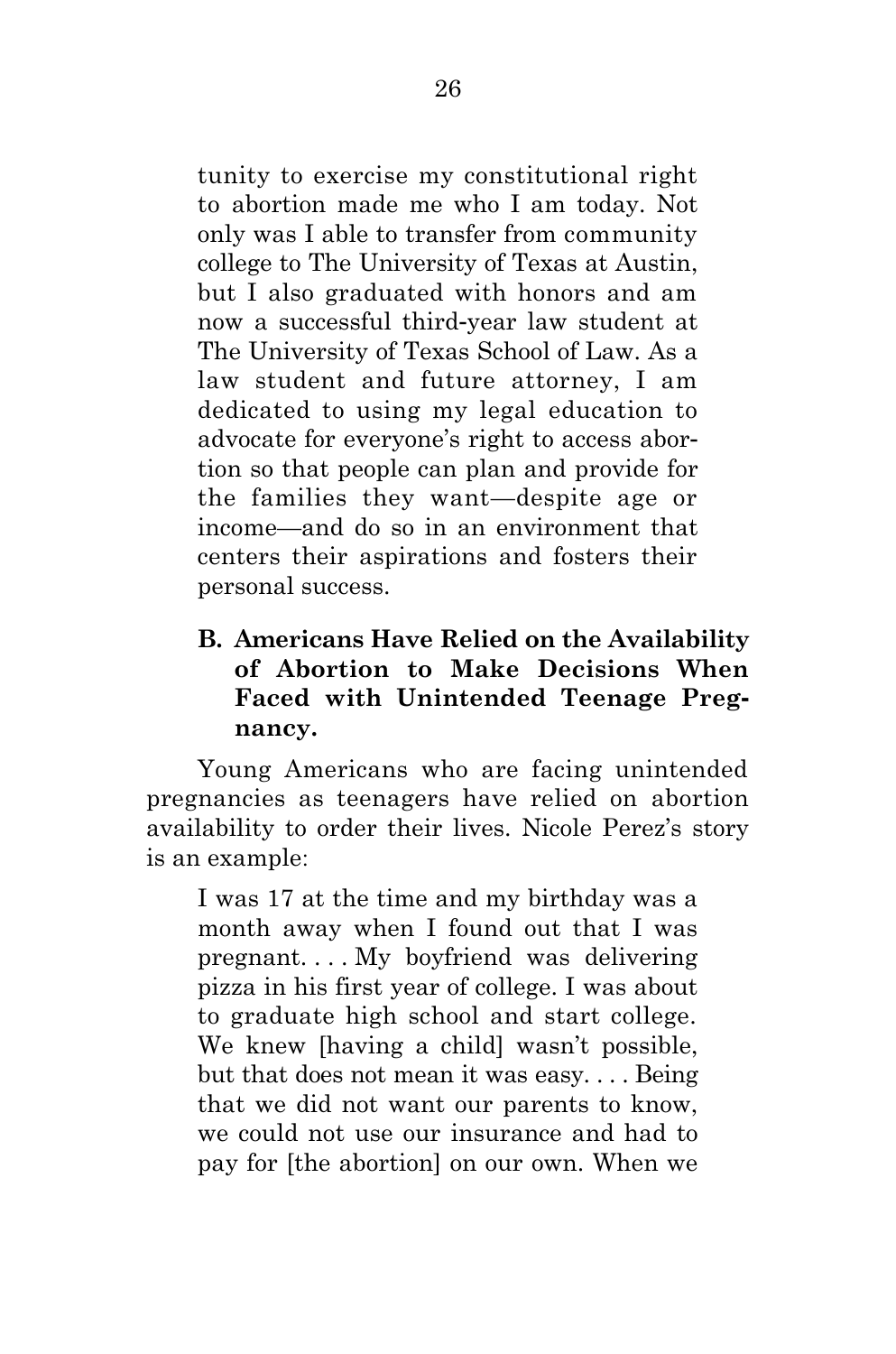first started calling, we kept hearing \$700- \$1100, which was not in our price range. We needed to get it as soon as possible; I was showing. After a few days we came across a place for \$350. It was the lowest we could find. . . . I am so grateful that abortion is legal in New York City, because if it was not I could not be following my dreams. I know it will be the right time when I'm done with college, and I know that I had to do it because I was not ready.

Stephanie Gómez relied on abortion as a high school senior:

In 2012, I became pregnant after having sex for the first time. I was 18 and a senior in high school. Instead of planning my prom night, I made plans to get an abortion at a Planned Parenthood in Houston.

. . . . I needed a ride, so I was at the mercy of the person who impregnated me. He was abusive. I was on his schedule and if it did not line up perfectly, it wasn't going to happen. And I said that I was not going to be pregnant. I didn't want to be pregnant. So I made it work with the help of an abortion fund.

Veronika Granado's decision to have an abortion late in high school enabled her to attend college and become an electrical engineer:

My abortion story was one of the best, most adult decision I've ever made. I'd just been accepted into college and was ready to move cities when I found out I was pregnant. I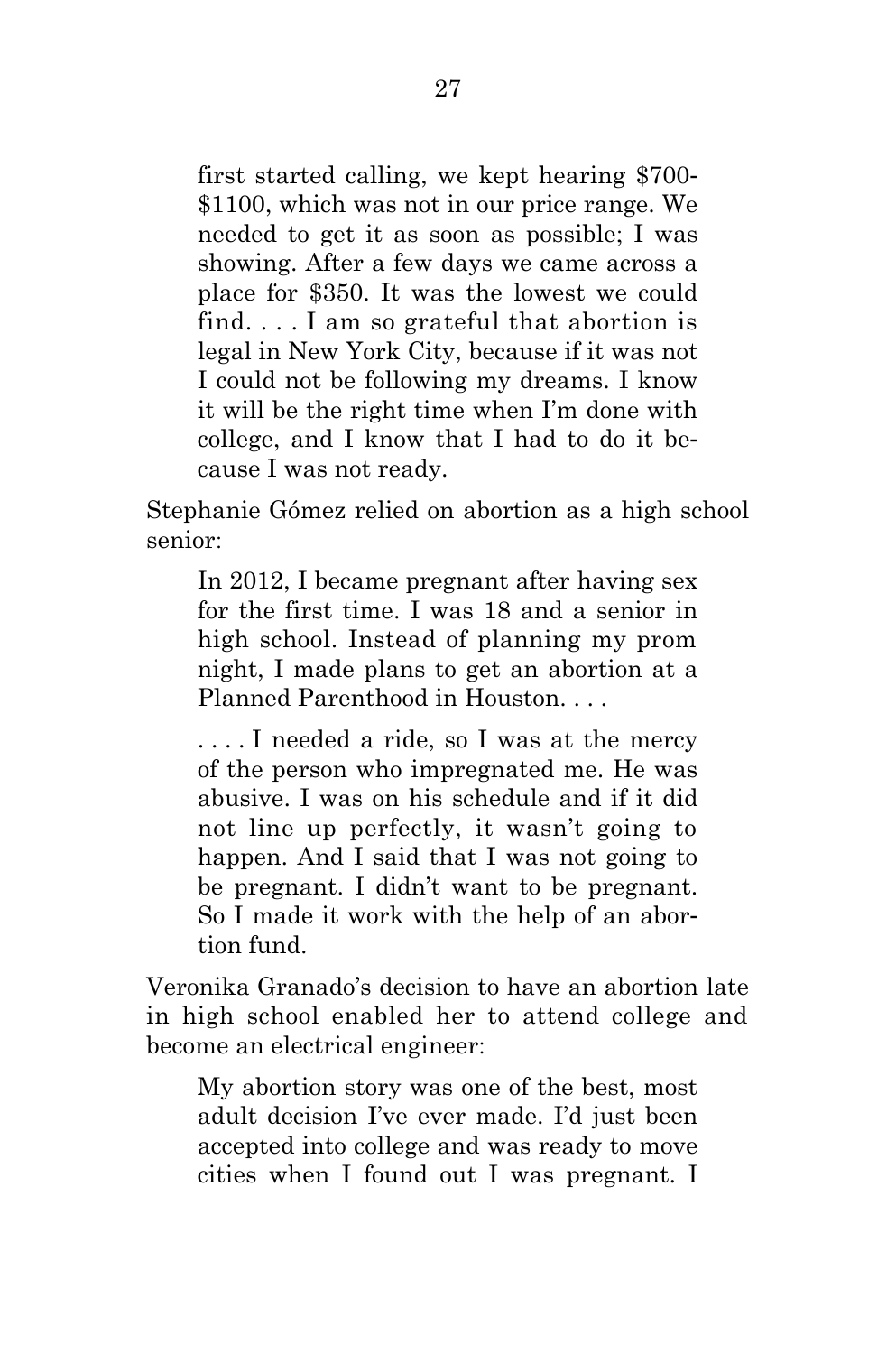knew what I had to instantly make a smart decision for myself because I was nowhere near ready to have a child. I barely knew how to take care of myself emotionally and financially. I had to get the judicial bypass and was constantly worried that I wouldn't get it, and my future was destined to be a struggle. . . . I ended up getting the bypass and continued my education into electrical engineering, a job that I knew would be the best for my future family and myself.

### <span id="page-32-0"></span>**C. Women Have Relied on the Availability of Abortion to Participate Fully in Their Careers.**

In addition to the law students whose stories are shared above, there are countless other stories of Americans who have relied on the availability of abortion to participate fully in their legal and other careers. Shelby Vaughn terminated her pregnancy so that she could remain in the military:

I was barely 18, and toward the end of completing a military training cycle at Fort Sam Houston, TX when I found out I was pregnant. . . . Being in the military and in the midst of training, I didn't know how to approach anyone about obtaining an abortion and any answers of how it would affect my progress in completing the cycle. When I informed my drill sergeant I was pregnant and wanted an abortion, he ignored my request and said things like I needed to take responsibility for my actions and accept I'd be a mother soon. . . . I was mortified, and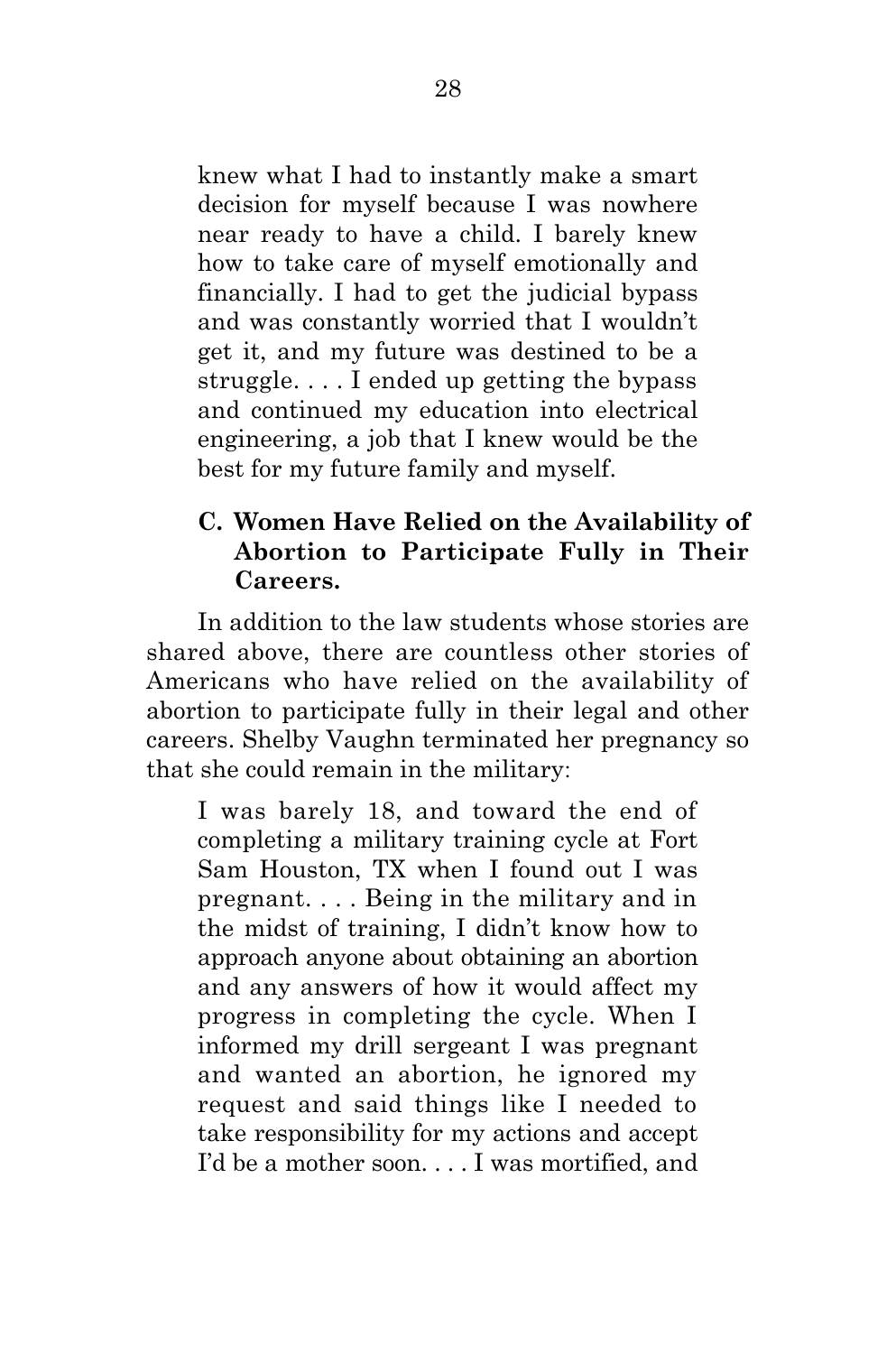for many reasons. First, I was experiencing an unplanned pregnancy and emotionally distraught about my future. Second, I was brushed aside by male authority figures who were determined I was going to have a child. Third, I was part of an organization that was denying me my constitutional rights to access an abortion and had a right to because when I enlisted I became property of the U.S. Army. And, as their property it was decided abortion was not an option for me. Once again I was mortified, along with feeling loneliness, anxiety, and fear. I appealed to my liaison, who, without any surprise, supported my commander's decision and he basically told me I had no "choice," but to concede and accept the consequences of my actions. . . .

When I returned to training [after having an abortion], I faced an indifferent drill sergeant and commander who used their time and influence to make my life more difficult than should be until the training cycle ended. I was also faced with the loss of respect and negative judgments of fellow soldiers, male and female, with some turning their backs on me completely. I know what it's like to have your choice and constitutional rights violated by the very institution that is sworn to defend and uphold the U.S. Constitution. For a moment in time I knew what it felt like to be under the thumb of a man and institution who has the power to dictate my reproductive decisions, and the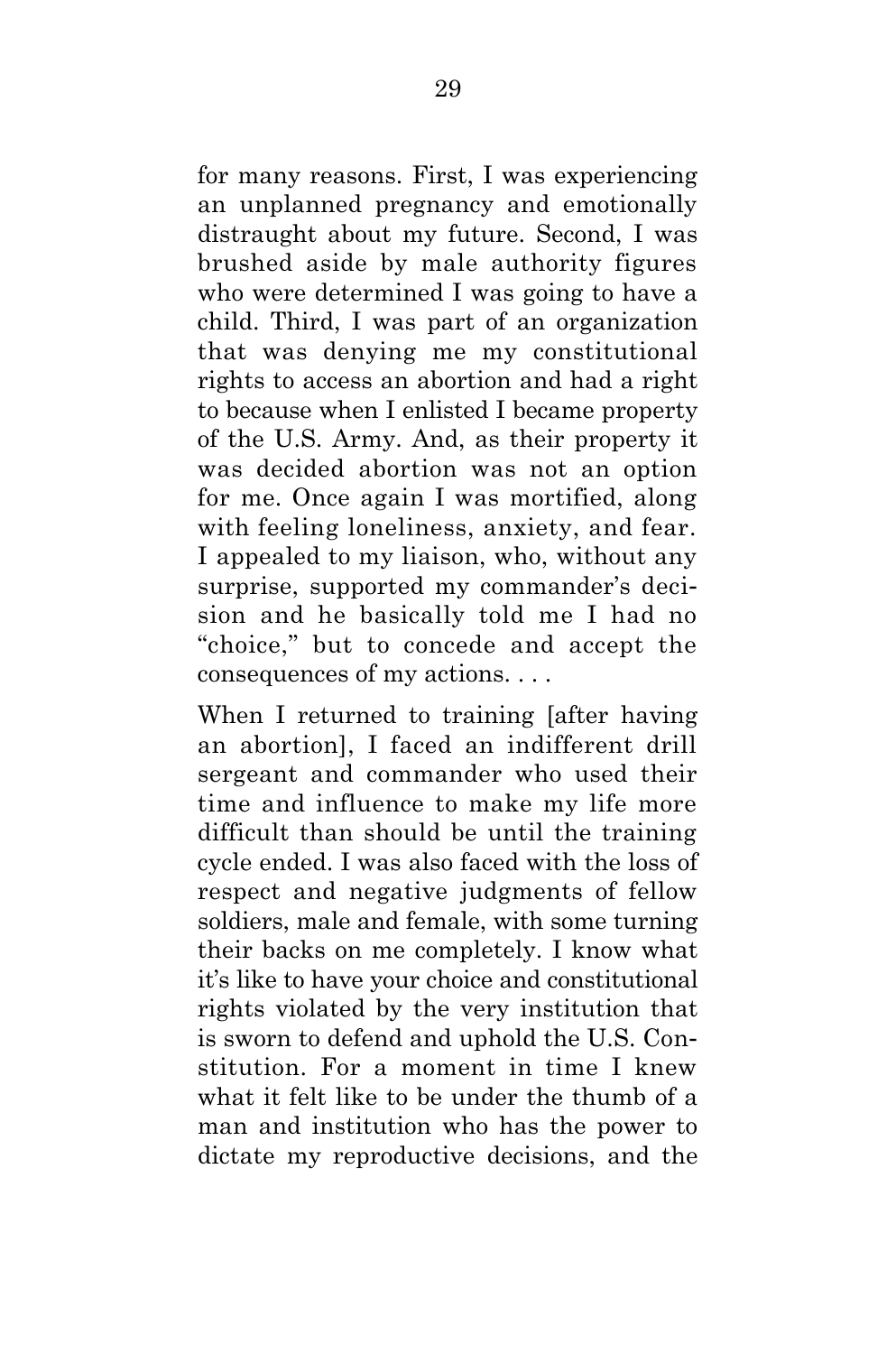emotional distress, loneliness, feelings of devastation and breathlessness accompanied with having "no choice," along with the judgment passed against me for choosing abortion. At that moment in time, being forced against my will to undergo a pregnancy, I [knew] what it feels like to have no control over the future, with my goals and dreams of the future shattered by the will of men who vehemently exercised their power to control my reproductive choices.

Tamara Marzouk terminated her pregnancy so that she could start her first job and afford a family when she was financially and emotionally ready for one:

Right when I finished grad school, I found out I was pregnant. I was in that in-between time where I was still covered by my university insurance, right before starting a brand new job. Even before I took a pregnancy test, I knew that I would have an abortion if I were pregnant. I was just about to start my first full-time job since graduating with two master's degrees. My partner was working at a restaurant. We knew that we did not want to parent yet, and we were not in a financial or emotional position to do so. . . .

I was 6.5 weeks pregnant when I had my abortion procedure. . . . A few weeks after my procedure, I noticed that I was still bleeding, . . . After 7 weeks of wearing pads every day and dreading taking off my underwear to see spots of blood, I started to grow worried. I contacted a new doctor and went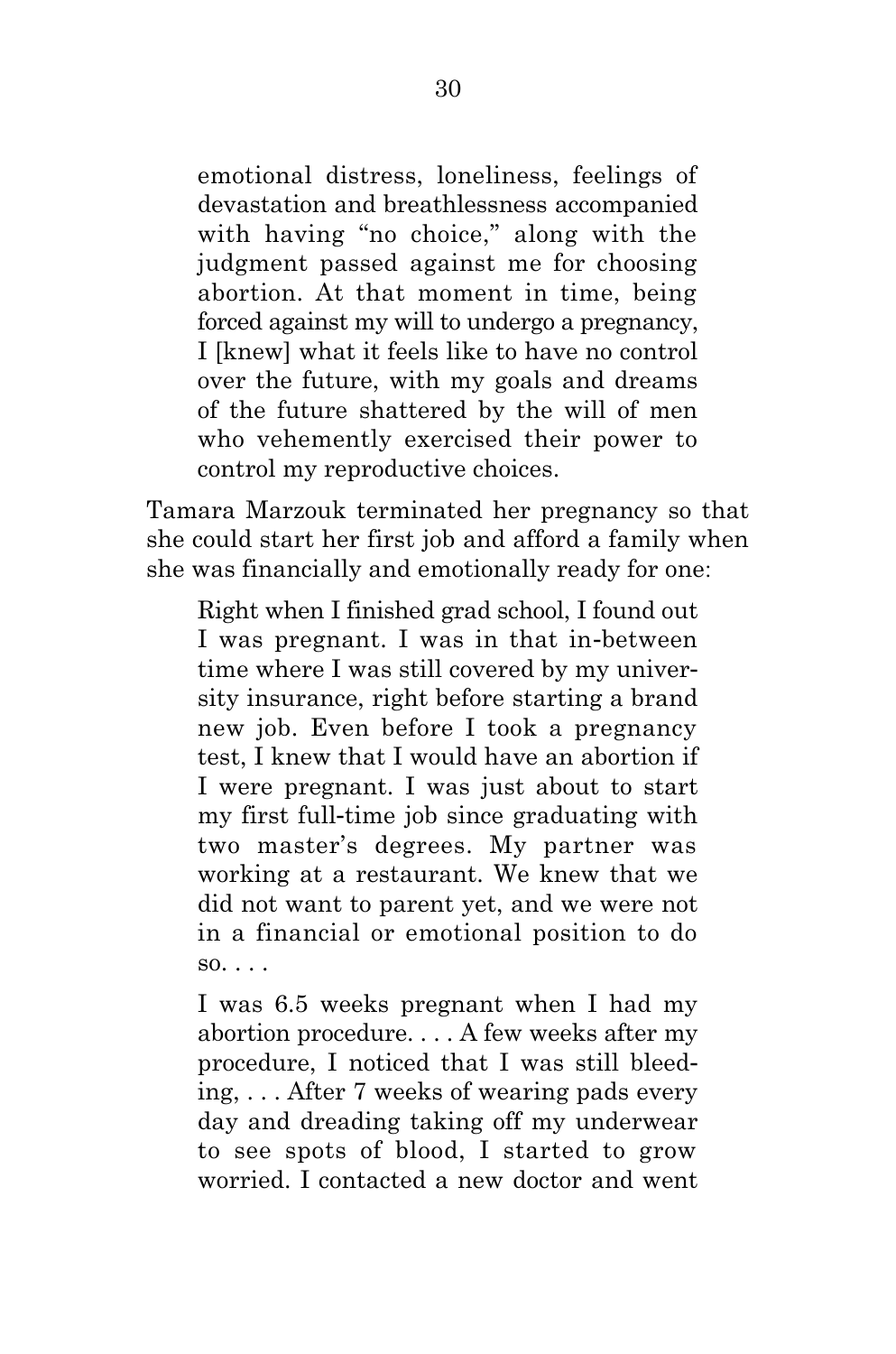in for a visit. They found a collection of cells in my uterus.

They gave me the choice between waiting longer to see what might happen, or having a second abortion procedure to remove what was left. . . . I opted for a second procedure. . . . I am glad I did, because they called me the next day and told me that the first procedure had been unsuccessful; the collection of cells was pregnancy tissue that the first procedure had missed.

For all of the people that say that abortion complications are a reason to rob people of the right to have abortions: I had abortion complications and I never once have regretted my decision to have an abortion. . . .

Renee Bracey Sherman is an advocate for abortion rights due to her reliance on abortion availability:

. . . Like most weekends, I was with my boyfriend at his best friend's house, lounging on the couch while they played video games. In between texting my friends, I napped. A lot. So much that his best friend looked at me and said, "Dude, she's pregnant." I laughed it off because it was ridiculous. I was on birth control. I couldn't be pregnant. But, was I? I hadn't picked up a new pill pack because payday was still a few days off. Friends had told me that I'd be fine because when you're on the pill for a long time it's harder to get pregnant. Turns out that's definitely not true. . . . I wasn't ready to parent. And to be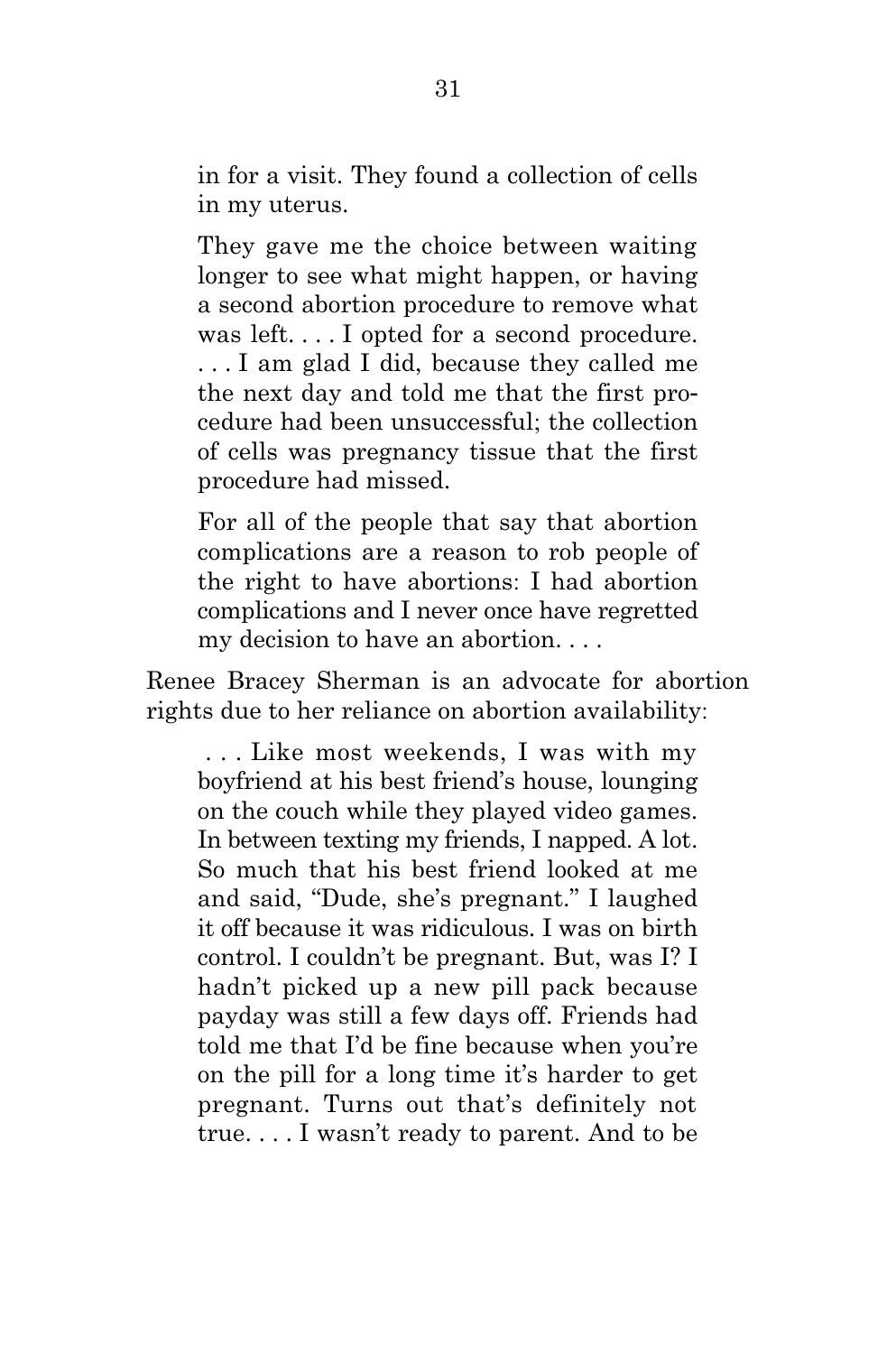honest, I simply didn't want to be pregnant. . . .

. . . I'd been in the bathroom crying for 20 minutes when I came out. I called [my boyfriend] into the living room and we talked. . . . I said I wanted an abortion and after a bit of discussion, he agreed.

. . . Since my abortion, I was able to refocus myself in work, graduate college, receive a master's degree from Cornell University, and build a career advocating for people across the nation. Every day, I am thankful for the ability to make the best decision of my life: my abortion.